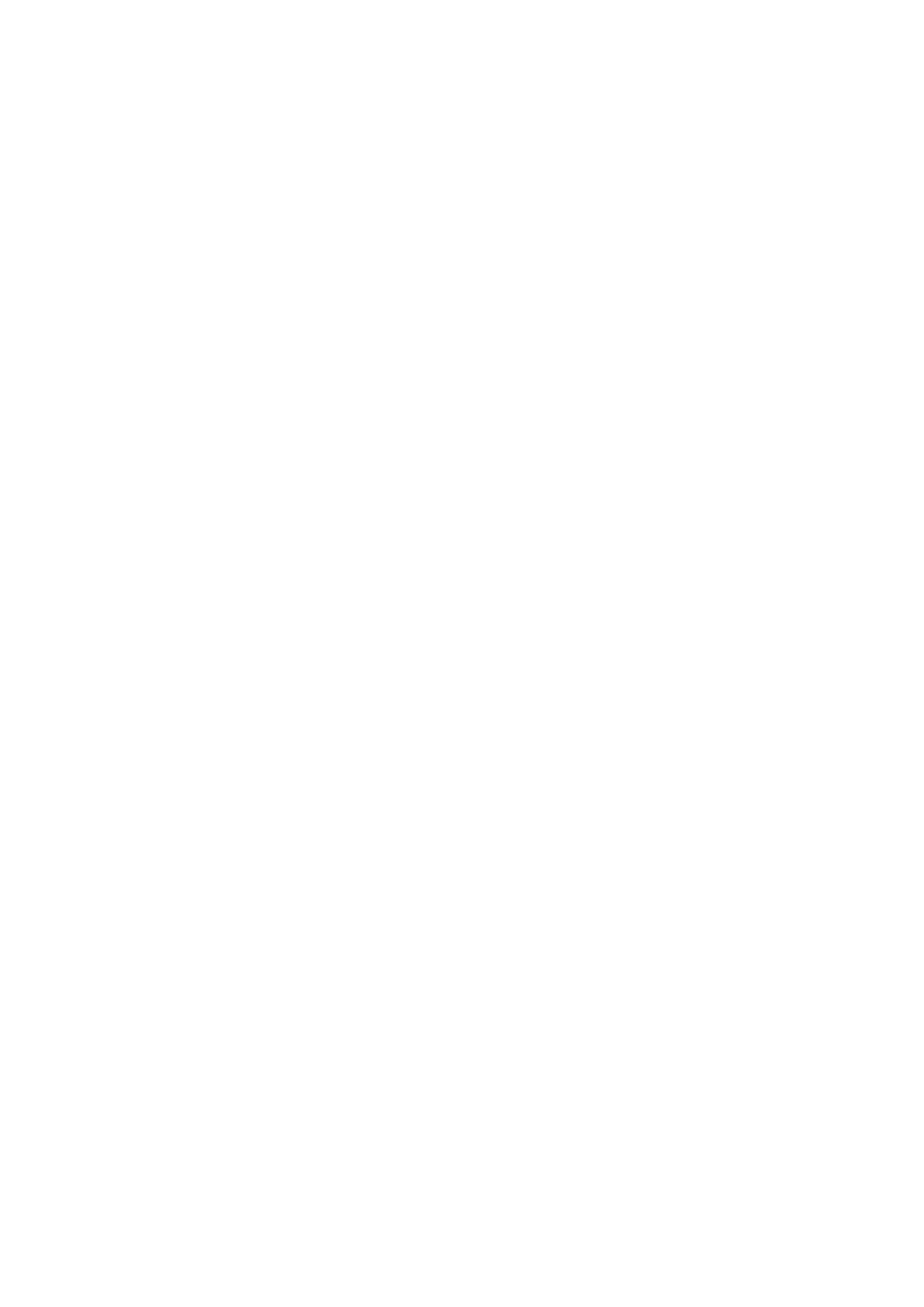# Shifting sands

The changing nature of the early stage venture capital market in the UK

## Foreword

The UK early stage venture capital market is currently experiencing major changes. With private funds – once the bedrock of start-up investment for entrepreneurs – moving away from the early stage, it is not just entrepreneurs but the economy as a whole that will be affected.

The shift comes at a time when there is real pressure for the UK to build great global companies to match those of the US, India and China as well as a harsher environment in which to start a new business. But as long as investors continue drifting away from the smaller deals that new firms depend upon, many businesses will struggle to get a foothold.

This report highlights the growing dependence by entrepreneurs in the UK on public sources of finance and reveals what is hidden behind the published data relating to the early stage venture capital market in the UK since 2000. It also considers how successful government interventions have been in increasing the availability of early stage venture capital.

Clearly, the need for public funds to back companies at the very early stage is now more necessary than ever. The challenge for public funds is to be able to show that their approach and return on investment add value to the economy.

This work is part of a series of research projects led by NESTA on early stage investment in the UK. NESTA's own investment fund adopts a dual approach of direct investment in businesses, and indirect investment through third-party funds. We also offer business support to help companies face the challenges of growing a business, and we advise on innovation policy to ensure that the UK retains its position as the leading private equity market in Europe.

As with all emergent areas of research and analysis, we welcome your comments and your views.

Jonathan Kestenbaum CEO, NESTA

September, 2008

NESTA is the National Endowment for Science, Technology and the Arts.

Our aim is to transform the UK's capacity for innovation. We invest in early stage companies, inform innovation policy and encourage a culture that helps innovation to flourish.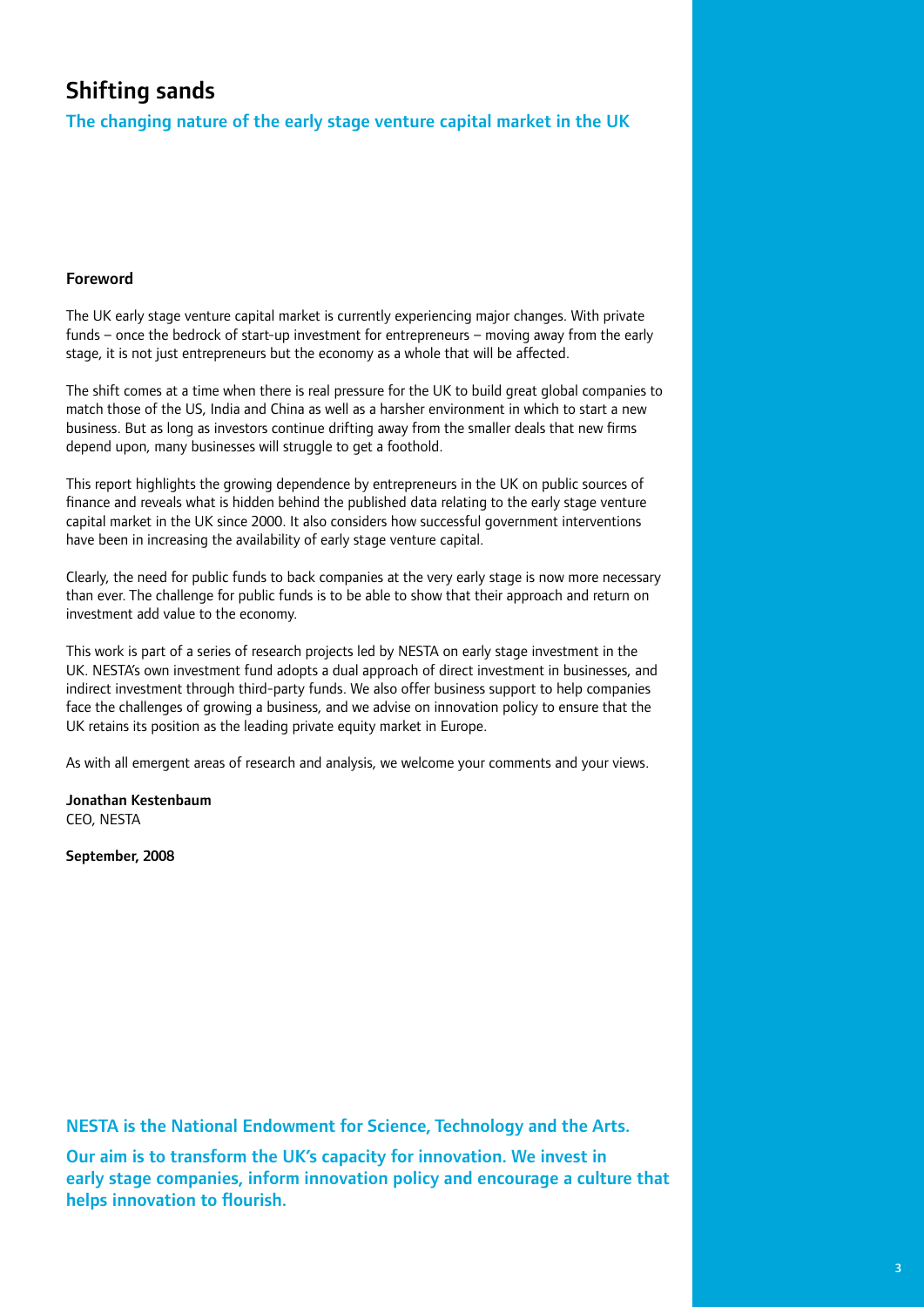# Executive summary

#### 1. See www.bvca.co.uk

- 2. See www.libraryhouse.net
- 3. The British Venture Capital Association (BVCA) defines the early stage into two subcategories: (i) startup: financing provided to companies for product development and initial marketing. Companies may be in the process of being set up or may have been in business for a short time, but have not sold their product commercially; (ii) other early stage: financing provided to companies that have completed the product development stage and require further funds to initiate commercial manufacturing and sales. They will not yet be generating a profit.

The UK boasts the largest private equity market in Europe, investing £12 billion in 2007. However, there are concerns about the diminishing volume of early stage venture capital investment, including seed and startup. These concerns have prompted successive governments to respond with various initiatives to address the so-called 'equity gap'.

This report seeks to provide answers to the following questions:

- Has the supply of early stage venture capital increased during the recent investment upswing?
- **•** Who are the main providers of early stage venture capital?
- **•** How significant are government interventions in increasing the supply of early stage venture capital?

The report draws on two sources of statistics – the British Venture Capital Association (BVCA)<sup>1</sup> annual report on investment activity and the Library House<sup>2</sup> database of investments  $-$  to bring an original perspective on the changing nature of the early stage venture capital market. It does so by re-working some of the BVCA's published statistics and by combining the BVCA's statistics on investment activity with Library House's database. These sources enable us to present a series of perspectives on different 'slices' of the market.

#### Early stage venture capital investments have been extremely volatile

The total amounts invested in early stage companies (as defined by  $BVCA<sup>3</sup>$ ) – and the average size of each investment – have been extremely volatile from one year to the next, especially in start-up investments. The average size of early stage investments has fallen from £1.7million in 2000 to just over £600,000 in 2003, rising again to £1.9 million in 2006 and falling back to £865,000 in 2007. Partially, this volatility may be explained by the small numbers of mega investments which fall outside the equity gap as conventionally defined (under £2 million).

The size of investments is highly skewed towards a large number of relatively small investments and a small number of large investments.

### Trends in sub-£2 million investments have also been erratic

Investments below £2 million have accounted for between 70 per cent and 80 per cent of all venture capital investments between 2001 and 2007. Indeed, the number of companies requiring investments below £2 million rose by 20 per cent between 2001 and 2007 (from 880 to 1,049). However, the total amount invested through such investments has followed an erratic trend. The average investment shrank sharply between 2002 and 2006, from £700,000 to £393,000, although it recovered in 2007 to £705,000. As a proportion of total value of investments, investments below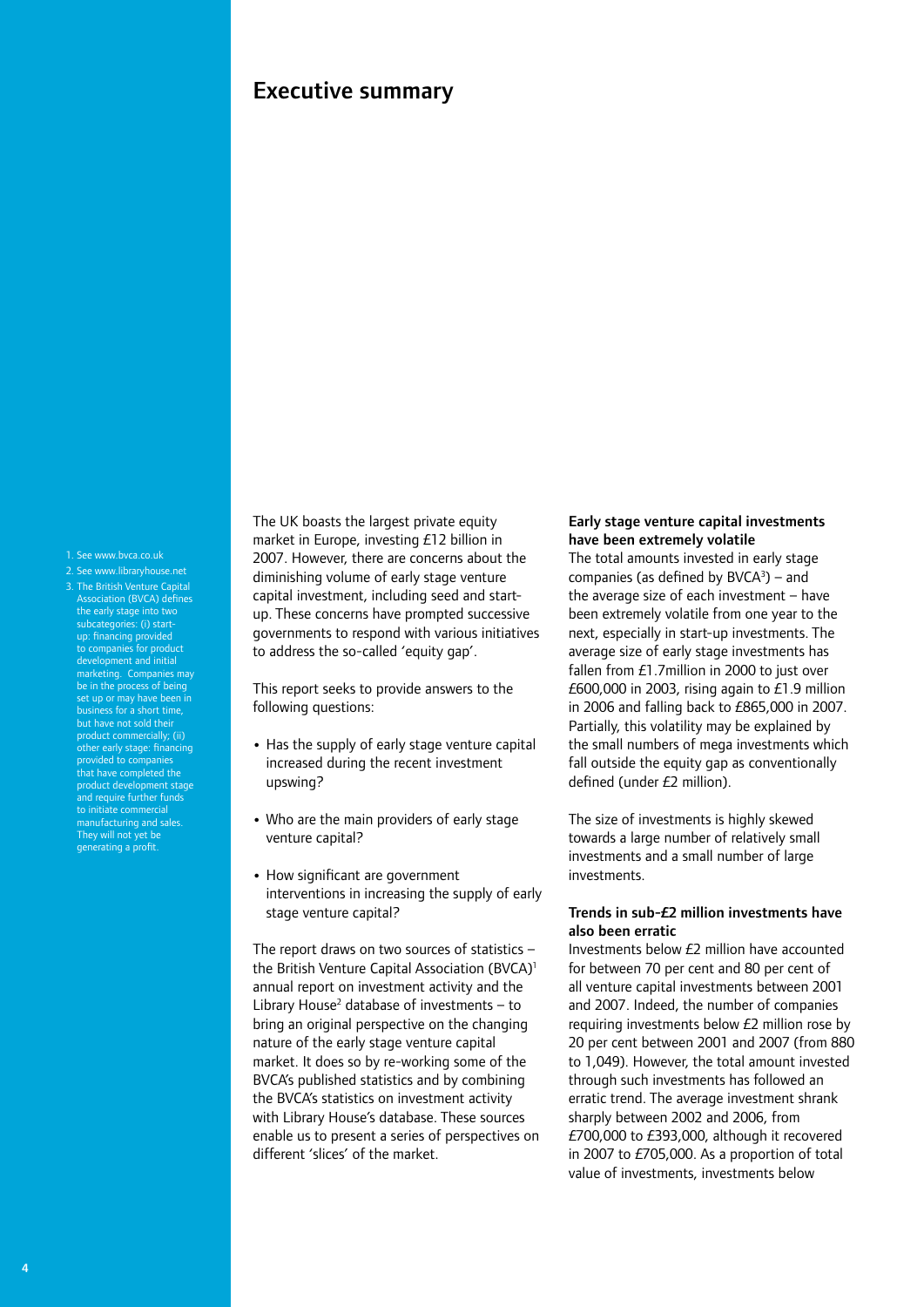£2 million accounted for 6 per cent in 2007, compared with 9 per cent in 2000.

However, investments of less than £500,000 have risen as a share of all sub-£2 million investments from 61 per cent in 2000 to 76 per cent in 2006, though they fell back to 67 per cent in 2007, as the average investment size rose again.

#### The public sector has become considerably more important as an investor in both absolute and relative terms

Deals involving public sector funds, both as sole investors and with private investors (funds and individuals), have risen from 18 per cent of all venture capital investments in 2001 to 43 per cent in 2007.

A growth in co-investment has contributed to this trend. Co-investment – involving both public and private sector investors – accounted for just 6 per cent of all investments in 2001 but rose to 26 per cent by 2007. In amounts invested, co-investments accounted for 18 per cent in 2007 compared with just 2 per cent in 2001.

Co-investments are now the dominant form of public sector venture capital investment, accounting for 62 per cent of all deals involving the public sector in 2007 compared with 33 per cent in 2001.

#### Business angels have become more significant

Separately identifying business angels<sup>4</sup> from the rest of the 'private sector' category reveals that they have become more significant in relative terms. Their share of identifiable private sector investment has doubled from 15 per cent to 30 per cent, between 2001 and 2007. However, given the private nature of angel investing, these investments identified by Library House will inevitably only represent a small proportion of all angel investments and the figures will be biased towards larger deals.

Business angels are prominent co-investment partners, involved in approximately half of all public-private co-investment deals.

#### Public-private co-investments have become increasingly significant sources of early stage investments

In our analysis we regard early stage investments as below £2 million and in funding rounds 1, 2 or 3. Several trends are apparent.

Deals involving public-private co-investors increased from 11 per cent of all deals in 2001 to 35 per cent in 2007. Co-investment deals accounted for 37 per cent of total investment in 2007 compared with 10 per cent in 2001.

Co-investment deals rose from 36 per cent in 2001 to 62 per cent in 2007 as a proportion of deals involving public sector investors. However, we should not exaggerate the decline of free-standing public sector investments: even by 2007 they still accounted for 21 per cent of all early stage deals (though only 9 per cent of the total amount invested).

Private sector investors remain important – making over 100 investments in 2007, more than either co-investment deals or public sector investments. On their own, they accounted for more than half (53 per cent) of the amount invested in early stage deals in 2007.

Business angels have become increasingly significant as a source of early stage investments, from being involved in just 16 per cent of all early stage deals with private involvement in 2000 to 41 per cent of such deals in 2007.

#### Summary

This study has revealed three important developments that have changed the nature of the UK's early stage venture capital market since 2000.

First, private sector investors are now responsible for proportionately less investment, although still prominent, while the public sector has become proportionately more significant.

Second, the composition of early stage private investors has changed. There has been a shift from funds to private individuals, including business angels. This includes 'mega angels' investing alone, angel syndicates, and other forms of organised angel investing.

Third, the public sector increasingly invests with a private partner. Such co-investments are becoming more common than free-standing investments.

4. Business angels are affluent individuals who provide capital for a business startup, usually in exchange for convertible debt or ownership equity.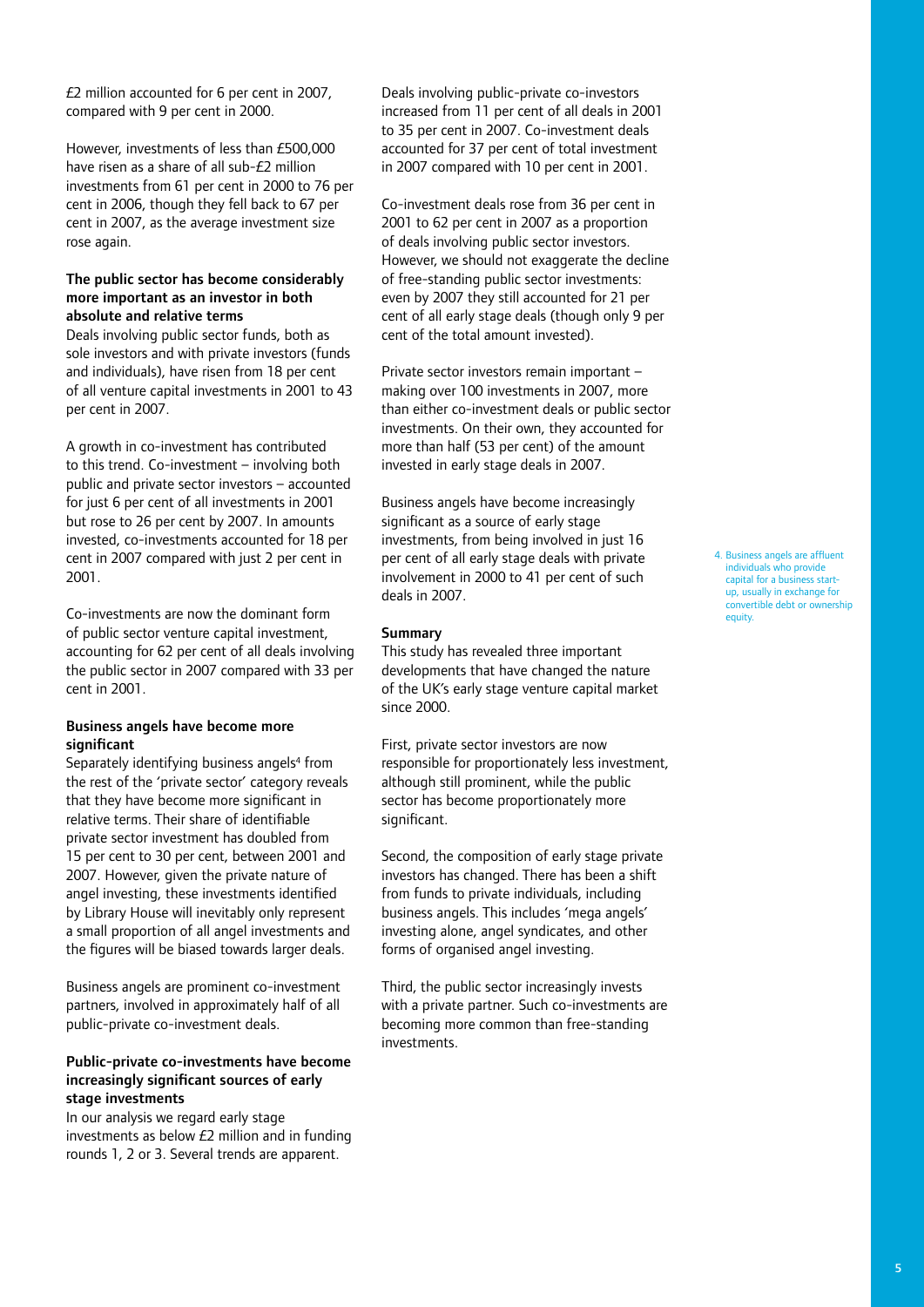# The authors

## Yannis Pierrakis

Yannis Pierrakis is Investments Research Manager at NESTA. He has previously worked in Luxembourg on major research projects funded by the European Commission, DG Enterprise and at Cardiff Business School. His main research interests are regional development and innovation and venture capital. Email: yannis.pierrakis@nesta.org.uk

#### Colin Mason

Colin Mason is Professor of Entrepreneurship in the Hunter Centre for Entrepreneurship, Strathclyde Business School at the University of Strathclyde in Glasgow. He is also the David F. Sobey Visiting Chair of Business at the Sobey Business School, Saint Mary's University, Halifax, Canada. His main research interests are entrepreneurship and regional development, and early stage venture capital. He is an international authority on business angel finance. He is the founding editor of Venture Capital, an international journal of entrepreneurial finance (Taylor and Francis). Email: colin.mason@strath.ac.uk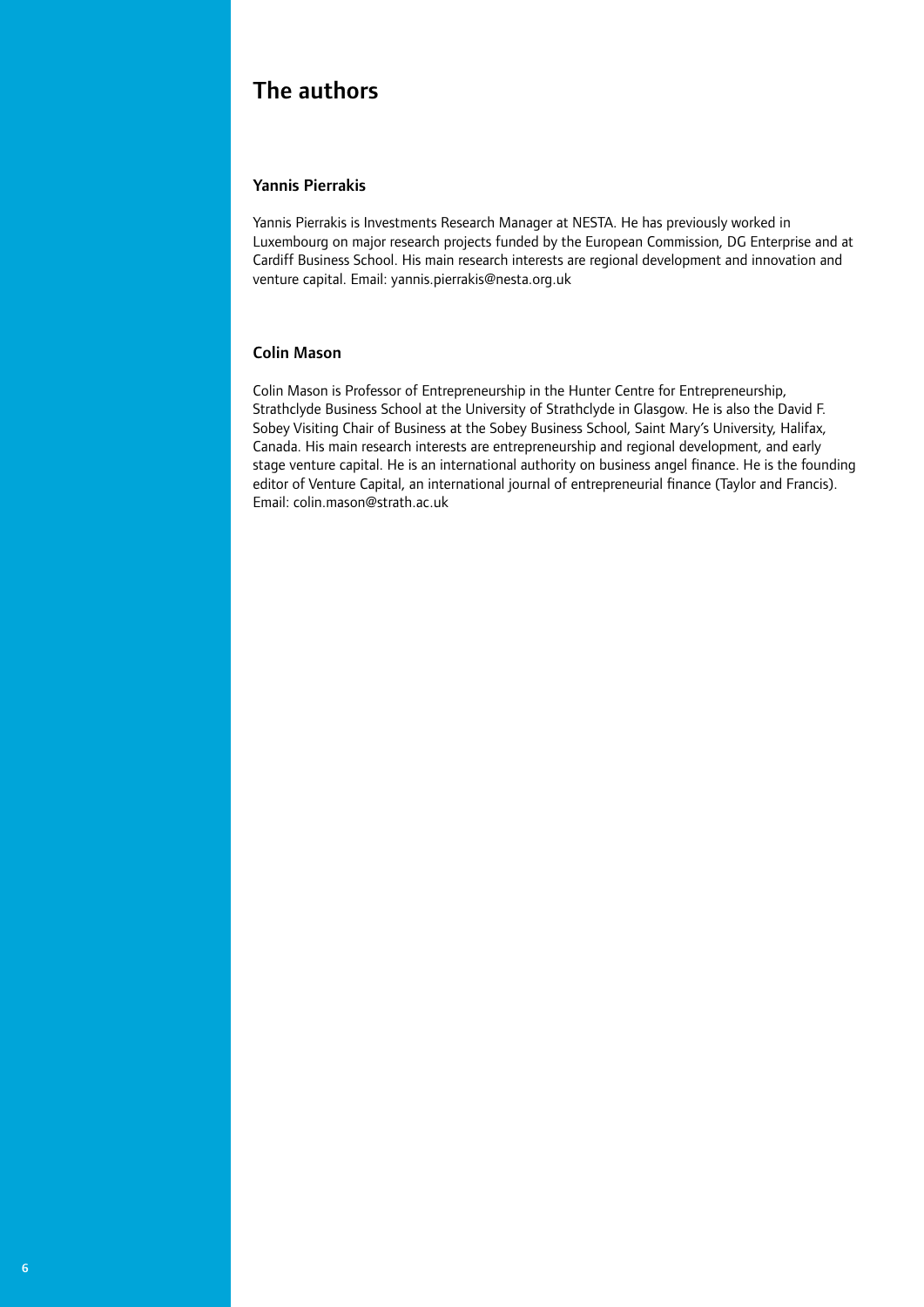# **Contents**

#### Shifting sands

The changing nature of the early stage venture capital market in the UK

| Appendix |                                                              |                                                                                 | 22 |  |  |  |  |  |
|----------|--------------------------------------------------------------|---------------------------------------------------------------------------------|----|--|--|--|--|--|
| 6.       | Conclusion                                                   |                                                                                 | 20 |  |  |  |  |  |
|          | 5.3                                                          | Early stage deals below £2 million                                              | 17 |  |  |  |  |  |
|          | 5.2                                                          | Unpacking the private investor category: the significance of business angels 17 |    |  |  |  |  |  |
|          | 5.1                                                          | Total investment activity: public vs. private investors                         | 15 |  |  |  |  |  |
| 5.       | Types of investors in the early stage venture capital market |                                                                                 |    |  |  |  |  |  |
| 4.       |                                                              | Trends in sub-£2 million investments<br>13                                      |    |  |  |  |  |  |
| 3.       |                                                              | Trends in early stage venture capital investments                               | 11 |  |  |  |  |  |
| 2.       |                                                              | Defining early stage investments                                                | 10 |  |  |  |  |  |
| 1.       |                                                              | <b>Introduction</b>                                                             | 8  |  |  |  |  |  |
|          |                                                              |                                                                                 |    |  |  |  |  |  |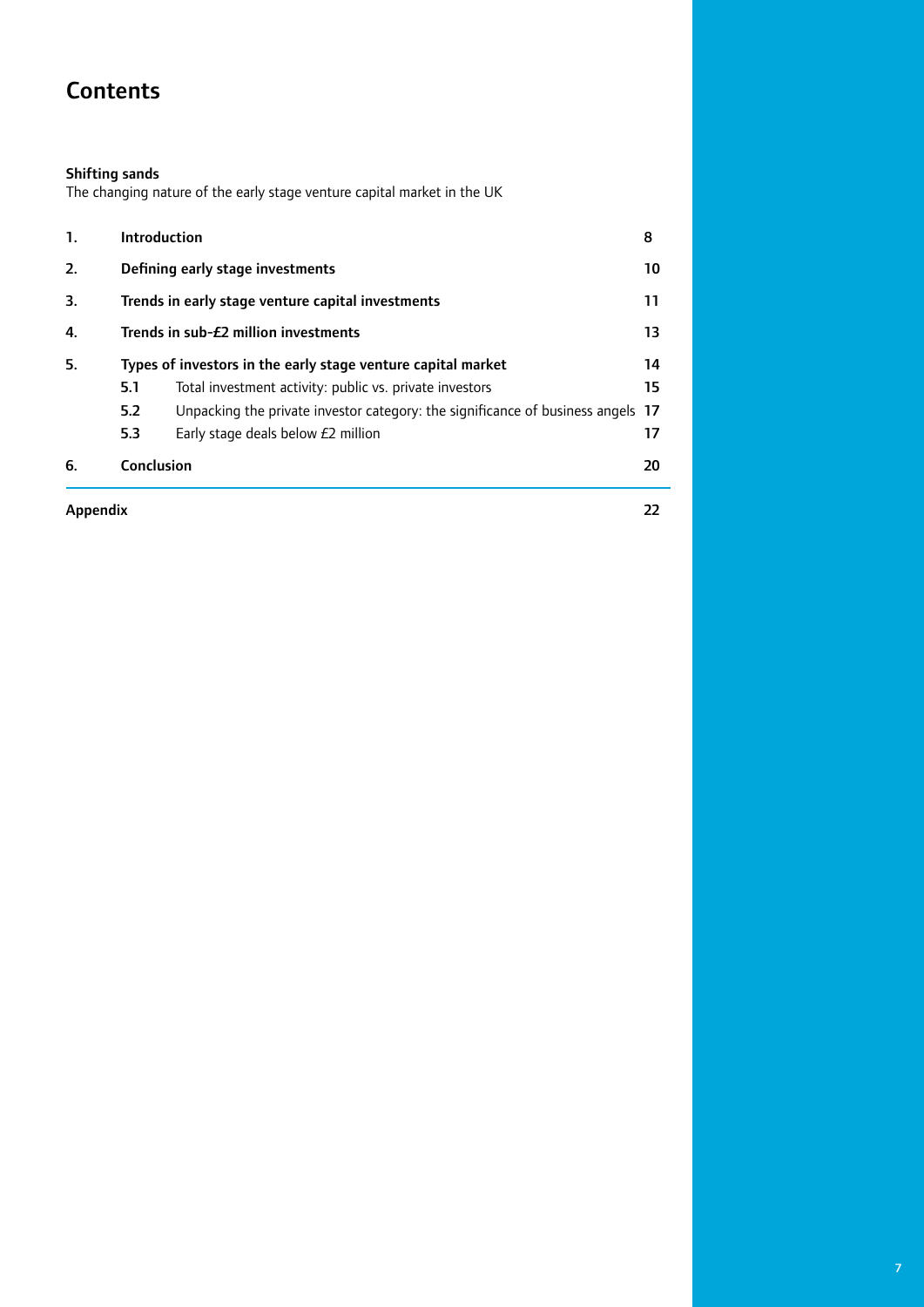# Shifting sands

The changing nature of the early stage venture capital market in the UK

#### 1. Introduction

There are few, if any, dissenters from the view that by funding and supporting innovative companies which, in turn, lead to the emergence of new industries, the venture capital industry plays a crucial role in economic growth and job creation. Paul Gompers and Josh Lerner, leading US authorities on this topic, write that venture capital "helps entrepreneurial firms to invest more than they would otherwise, grow more quickly, and sustain performance in the long term – even after going public".<sup>5</sup>

The UK boasts the largest private equity market in Europe, accounting for one in every three investments. Statistics on investment activity collected by the British Venture Capital Association (BVCA)<sup>6</sup> show a trebling in the value of investments between 2003 and 2007 to nearly £12 billion, after falling in the immediate aftermath of the 'dot-com' collapse (Figure 1). However, the number of investments has remained fairly stable at around 1,300 over the same period, despite fluctuations before 2002 (Figure 2).7



Figure 1: Annual private equity and venture capital investment 2001-2007, by value ( $Em$ )

Source: BVCA

- 5. Gompers, P. A. and Lerner, J. (2001) 'The Money of Invention.' Cambridge, MA: Harvard Business School 6. The main source of statistics
- on venture capital activity in the UK is the BVCA's annual report on investment activity, undertaken by PricewaterhouseCoopers, which is compiled from data supplied by its members at the time of the survey. This survey attracts a very high response rate, achieving 100% in some years.
- 7. The figures are not strictly comparable on a year-on-year basis because of changes both in BVCA membership and in the method of reporting. However, excluding the increase in membership, the growth in investments is still substantial. In addition, the increase in BVCA membership, is mainly due to big buyout houses and not venture capital funds.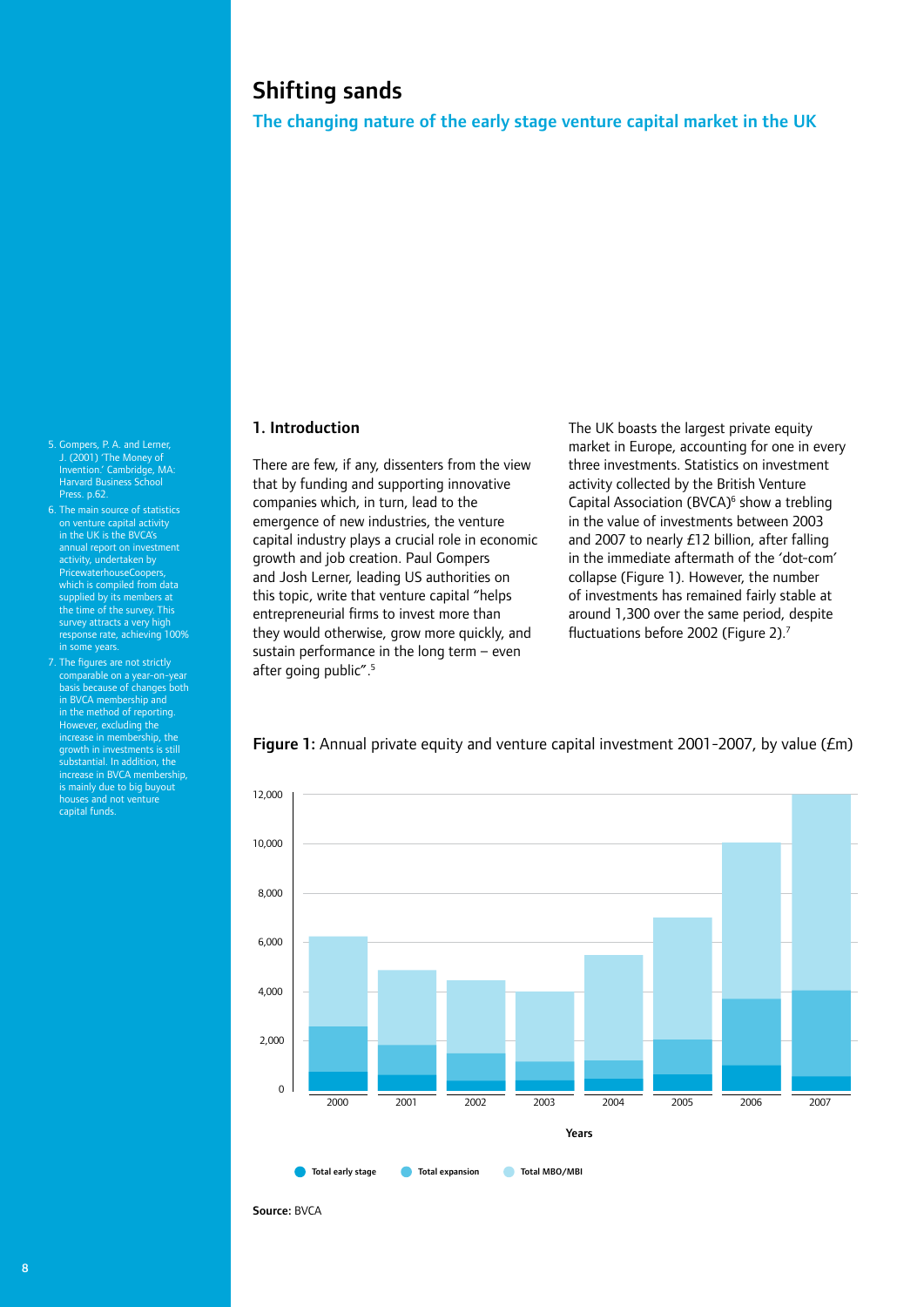

### Figure 2: Annual private equity and venture capital investment 2001-2007, by number of deals

Source: BVCA

But this is not the whole story. Closer examination of the details behind these aggregate statistics suggests that this expansion in investment activity has been in 'private equity' rather than 'venture capital', propelled by a huge increase in funding for management buy-outs and buy-ins (MBOs and MBIs). Their share of total investment increased from 56 per cent in 2000 to more than 75 per cent in 2004 and has remained above 60 per cent since then. This, in turn, has driven up the average (mean) size of investment to £9 million in 2007, more than twice its 2001 value.

Young, innovative companies – widely regarded as key drivers of productivity growth and job creation<sup>8</sup> – particularly need venture capital because they require significant capital upfront to develop new products in advance of sales.<sup>9</sup> Recent trends in venture capital investing have therefore raised concerns that such firms may find it harder to access appropriate finance; this is increasing the proportion of under-capitalised businesses, which lack the resources to grow and are at increased risk of failure, and it is reducing the number of start-ups.10

The reluctance of venture capital firms to make small investments in early stage businesses can be attributed to three factors.

First, the costs of investment appraisal and monitoring are high and fixed regardless of the size of investment; they absorb a disproportionate amount of investor time given their significance and potential return. Indeed, these costs may actually be higher in innovative small firms which present many uncertainties: inexperienced management, untried markets, technological uncertainties and timing risks.<sup>11</sup>

Second, there has been a huge growth in the size of venture capital funds; the inevitable outcome has been to drive up deal sizes. Larger private sector funds do not make more investments than smaller funds; rather, their investments are larger.12 Since deal sizes and stage of investment are related, this has also resulted in an inevitable shift to later-stage deals.

Third, these cost issues have been compounded by the poor returns from early stage venture

- 8. NESTA (2008) 'Unlocking the potential of innovative firms. .<br>Policy Briefing. London: **NESTA**
- 9. Oakey, R. (1984) Innovation and regional growth in small high technology firms evidence from Britain and the USA. 'Regional Studies.' 18: pp.237-251.
- 10. This, of course, is not a new concern. Indeed, the identification of an equity gap dates back to the 1930s and has periodically been rediscovered since then.
- 11. Mason, C. M. and Harrison, R. T. (2004) Does investing in technology-based firms involve higher risk? An exploratory study of the performance of technology and non-technology investments by business angels. 'Venture Capital: An International Journal of Entrepreneurial Finance<sup>1</sup> 6: pp.313-332.
- 12. Almeida Capital (2005) 'A Mapping Study of Venture Capital Provision to SMEs in England and Wales.' Sheffield: Small Business Service.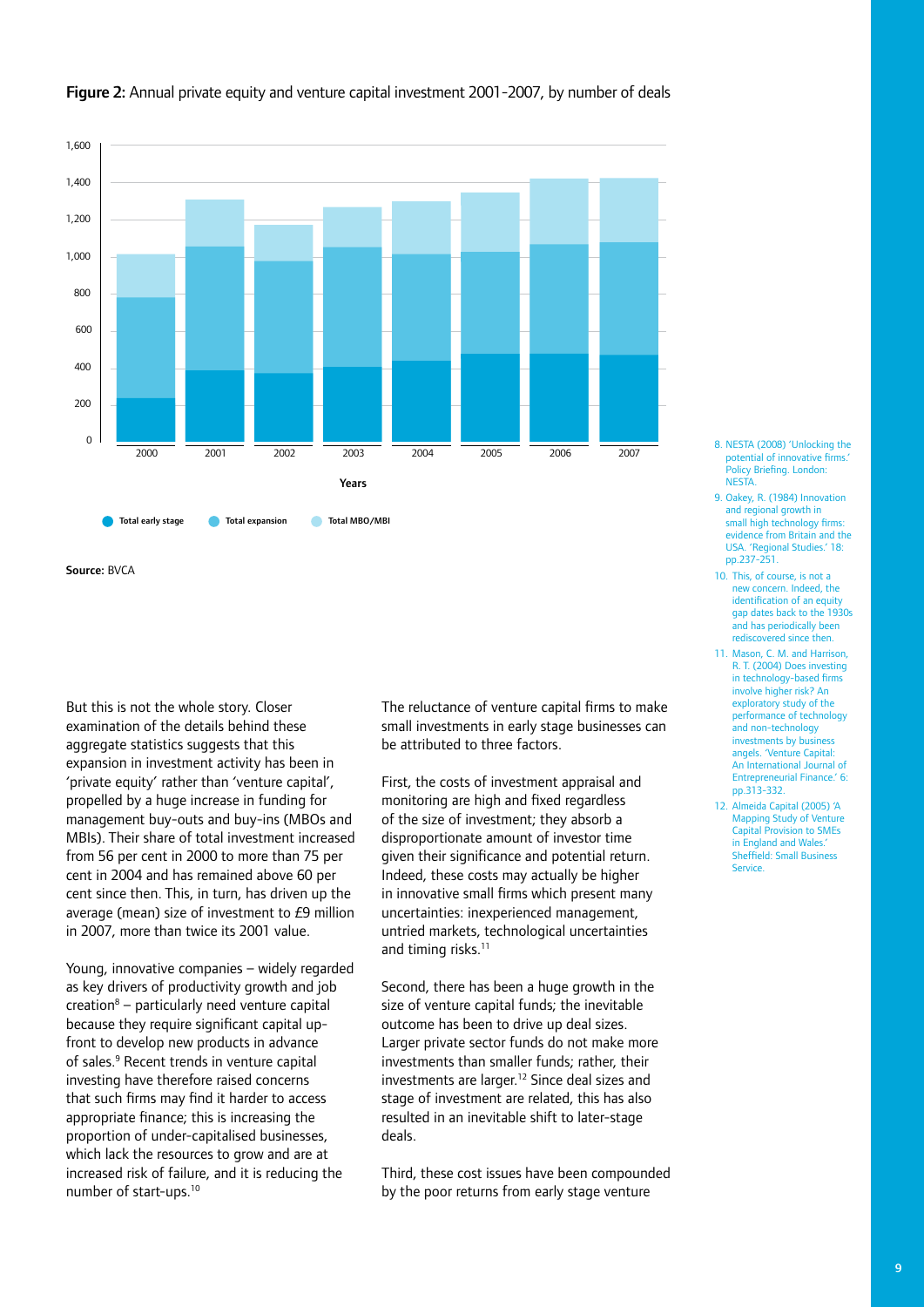capital investing. Private equity, in contrast, has been very profitable and has therefore been favoured by financial institutions.

Successive governments have responded to concerns about the perceived diminishing volume of early stage venture capital investment, including seed and start-up funding, with various initiatives. Early initiatives focused on the creation of new institutions, notably Industrial and Commercial Finance Corporation ICFC (now 3i) and 'junior' stock markets (the Unlisted Securities Market and AIM). In the 1980s emphasis shifted to taxbased incentives, starting with the Business Expansion Scheme, which was replaced in 1994 by the Enterprise Investment Scheme, and Venture Capital Trusts, introduced in 1995. Since the election of the Labour Government in 1997, fund-based schemes, such as Regional Venture Capital Funds, Early Growth Funds and University Challenge Funds have been favoured. The regional development agencies in Scotland and Wales have created their own funds.

However, intervention has shifted from the creation of publicly-funded and managed funds to hybrid funds in which government creates incentives which enhance the returns or lower the risk, in order to attract private sector institutions to invest in co-funded investment vehicles that are managed by private sector fund managers.13 There has been a recent further shift in favour of publicly supported coinvestment funds which are obliged to invest alongside private investors in deals identified by private investors. This is partly a response to the changing nature of the equity gap which commentators suggest is now between £500,000 and £2 million, affecting businesses seeking post-seed but pre-institutional capital.14, 15

Not everyone is convinced of the need for government intervention to increase the supply of early stage venture capital. Indeed, there are inherent difficulties in differentiating between deserving companies unable to access finance because of market inefficiencies, and those that can't raise finance because they fail to meet appropriate investment criteria; the latter simply reflect the effective operation of the market. Several recent reports have suggested that there is no longer a shortage of early stage venture capital.<sup>16, 17</sup> Moreover, many private sector venture capital fund managers are critical of the investment objectives of publicly backed funds and the quality of their management.18

This report seeks to bring some clarity to the debate on trends in the supply of early stage venture capital. Data limitations impose significant constraints on our analysis. The main source of data is the BVCA's annual report on investment activity; this provides considerable detail on investment trends, although the data is only available in aggregate form. Library House has created a database of venture capital investments.19 The availability of such information on individual deals allows considerable flexibility in analysis. However, its coverage is restricted to publicly reported investments, with attendant limitations in information capture and classification. Despite these constraints, we believe that we are able to bring an original perspective on the changing nature of the early stage venture capital market both by re-working some of the BVCA's published statistics and by combining the BVCA's statistics on investment activity with Library House's database. These sources enable us to present a series of perspectives on different 'slices' of the market.

As noted at the outset, venture capital investment trends are cyclical. Our analysis covers the period since 2000 when the venture capital industry returned to normality following the excesses of the 'dot-com' boom. There was a decline in investment between 2000 and 2002 as venture capital firms adjusted to the loss of many of their late-1990s investments, but the investment market started to recover from around 2003. We seek to answer three questions:

- Has the supply of early stage venture capital increased during the recent investment upswing?
- **•** Who are the main providers of early stage venture capital?
- **•** Specifically, how significant are government interventions in increasing the supply of early stage venture capital?

#### 2. Defining early stage investments

A lack of consistency in definitions is one of the primary reasons for the lack of consensus about the scale of early stage investment activity.

The British Venture Capital Association (BVCA) defines the early stage into two sub-categories:

- 13. Murray, G. (2007) Venture capital and government policy. In Landström, H. (ed.) 'Handbook of Research on Venture Capital.' Cheltenham: Edward Elgar. pp.113-151.
- 14. Almeida Capital, op. cit.
- 15. Hayton, K., Thom, G., Percy, V., Boyd, C. and Latimer, K. (2008) 'Evaluation of the Scottish Co-Investment Fund, A Report to Scottish Enterprise.' Glasgow Scottish Enterprise.
- 16. Library House (2006) 'Beyond the Chasm – the venture capital backed report 2006.' Cambridge: Library House in association with **URS**
- 17. BVCA (2006) 'Report on Investment Activity.' London: BVCA.
- 18. Almeida Capital (2005) op. cit.
- 19. Library House began collecting data on venture capital in the UK in 2004. .<br>ince this date it has actively sourced all new deals throughout the UK and where possible identified the past deals the companies were involved in. As a consequence the data prior to 2004 may not be as comprehensive as in later years.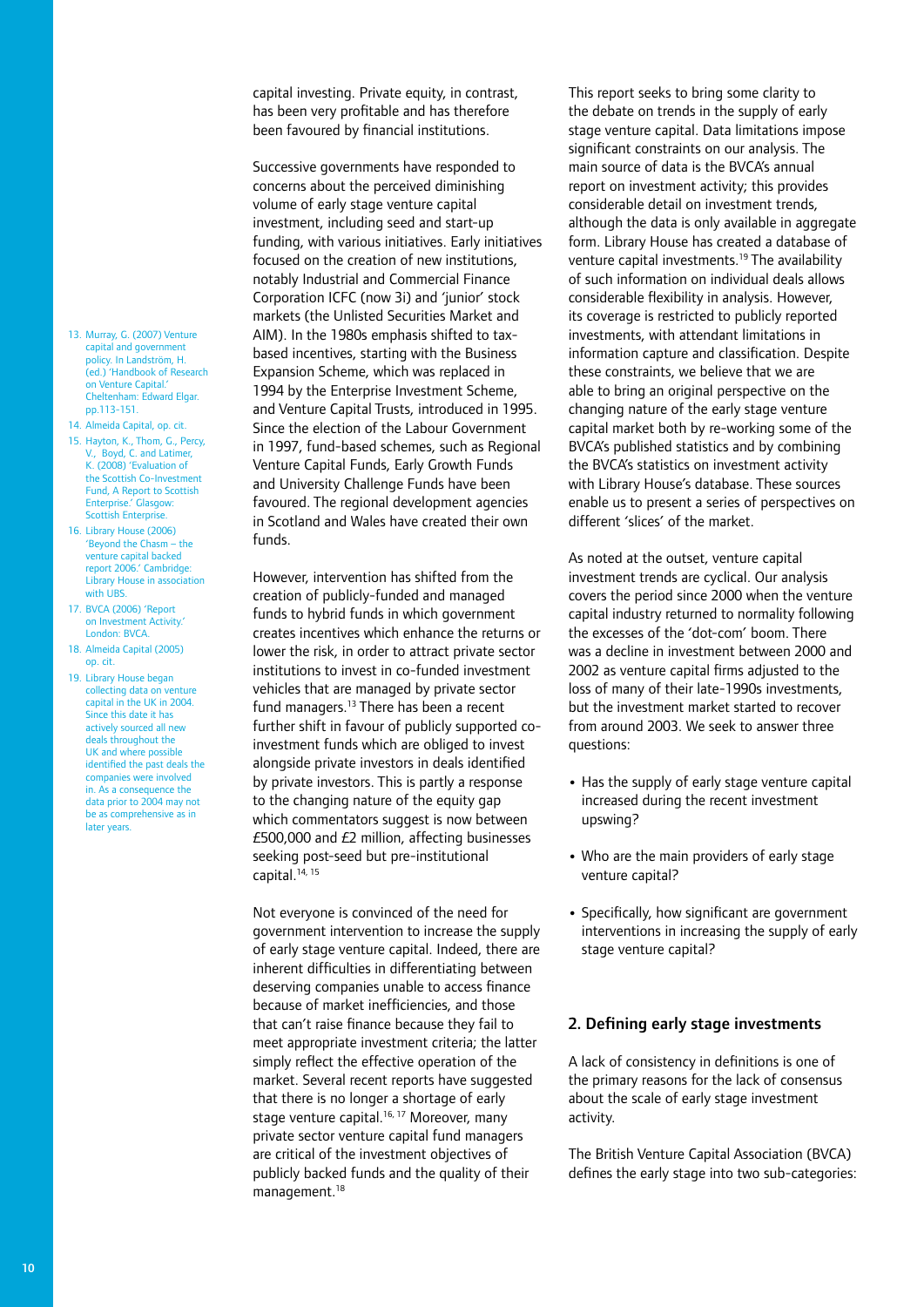marketing. Companies may be in the process of being set up or may have been in business for a short time, but have not sold their product commercially. 2. Other early stage: financing provided to

1. Start-up: financing provided to companies for product development and initial

companies that have completed the product development stage and require further funds to initiate commercial manufacturing and sales. They will not yet be generating a profit.

The European Venture Capital Association (EVCA) definition of early stage separates the seed stage from the start-up stage to create an additional sub-category. Seed capital is defined as financing provided to research, assess and develop an initial concept before a business has reached the start-up phase.

Library House classifies its investments in terms of financing rounds rather than stages of finance. However, it does identify companies at the product development stages, defined as companies that have produced prototypes with a product being improved for commercialisation.

A limitation of these definitions is that they do not take account of the amount invested. The 'equity gap' concept includes both stage of investment and size of investment components. Government regards the upper limit of the equity gap to be  $E2$  million.<sup>20</sup> In our analysis, we therefore separate the early stage

into two categories based on the amount of investment they are seeking to raise:

- Investments below  $f$ 2 million.
- Investments above £2 million.

#### 3. Trends in early stage venture capital investments

The BVCA's investment statistics reveal that the amounts committed to early stage investments have been extremely volatile on a year-onyear basis, especially for start-ups (Table 1a). As a share of total investment by value, early stage investments have fallen from 11 per cent in 2000, albeit erratically, to less than 4 per cent in 2007. The number of companies raising venture capital has been less volatile, ranging from 398 to 502, and accounts for a rising share of all investments (31 per cent in 2001; 38 per cent in 2007) (Table 1b). The average size of early stage investments has also been extremely volatile, falling from £1.7 million in 2000 to just over £600,000 in 2003, rising to £1.9 milion in 2006 and falling back to £865,000 in 2007 (Table 1c).

Library House data provides further insight into these statistics, highlighting the skewed nature of early stage investments. The mean investment size for a sample analysis of 122 investments in companies (in 2007) at the product development stage was £2.9 million whereas the median was  $f1$  million. The nine 20. HM Treasury/Small Business Service (2003) 'Bridging the Finance Gap: next steps in improving access to growth capital for small businesses.' London: HMSO.

#### Table 1: UK early stage investments

# 1a. Amount invested (£m)

| <b>Finance stage</b>           | 2007 | 2006 | 2005 | 2004 | 2003 | 2002 | 2001 | 2000 |
|--------------------------------|------|------|------|------|------|------|------|------|
| Start-up                       | 190  | 531  | 160  | 96   | 73   | 99   | 163  | 175  |
| Other early<br>stage           | 244  | 415  | 222  | 188  | 190  | 196  | 227  | 528  |
| Total early<br>stage           | 434  | 946  | 382  | 284  | 263  | 295  | 390  | 703  |
| Early stage<br>as a percentage | 3.6  | 9.3  | 5.6  | 4.2  | 6.5  | 6.6  | 8.2  | 11.0 |

of total investment

Source: BVCA Report on Investment Activity (various years)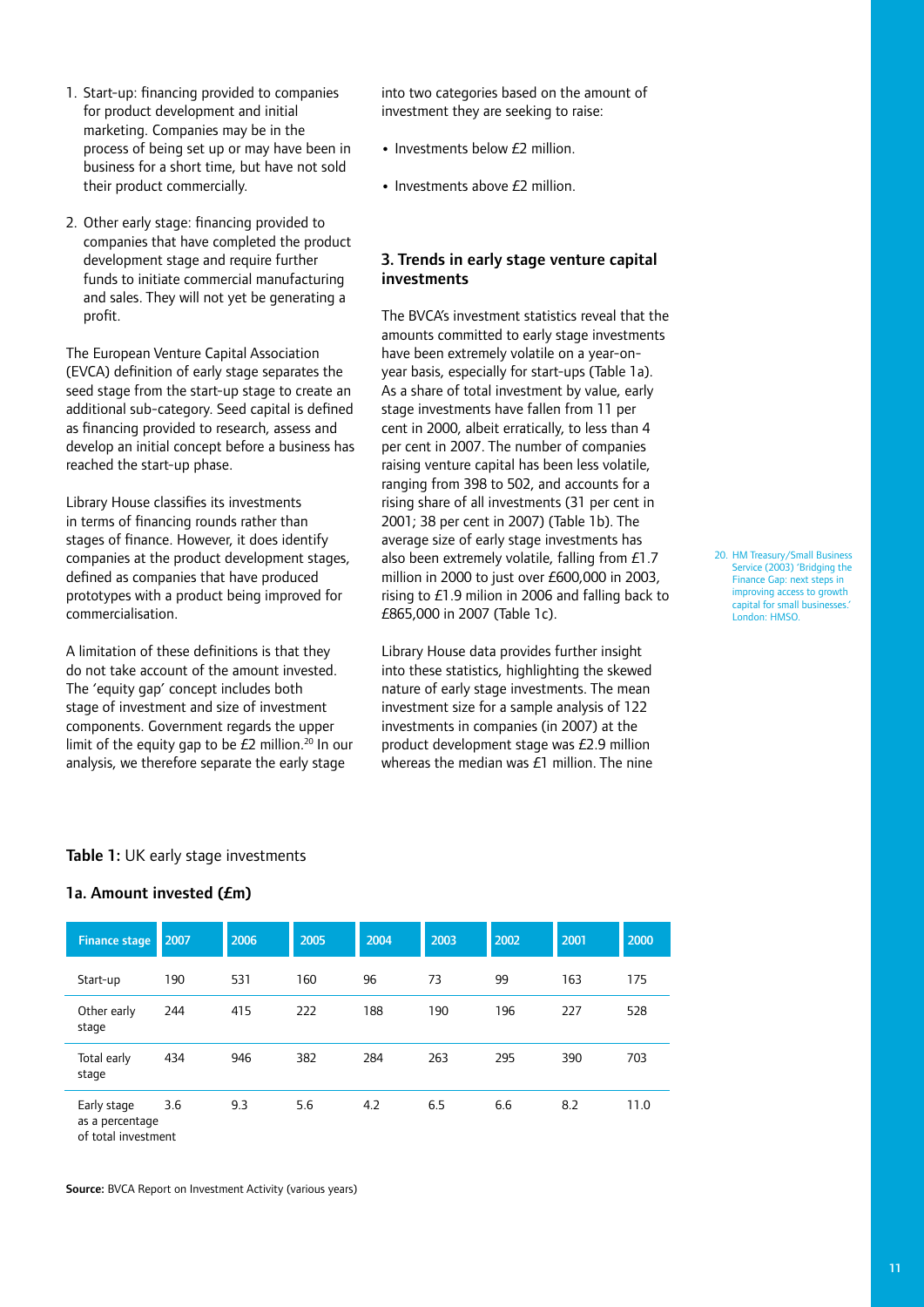#### 1b. Number of companies

| <b>Finance stage</b>           | 2007 | 2006 | 2005 | 2004 | 2003 | 2002 | 2001 | 2000 |
|--------------------------------|------|------|------|------|------|------|------|------|
| Start-up                       | 207  | 245  | 208  | 190  | 185  | 165  | 190  | 153  |
| Other early<br>stage           | 295  | 255  | 285  | 264  | 242  | 233  | 218  | 256  |
| Total early<br>stage           | 502  | 500  | 493  | 454  | 427  | 398  | 408  | 409  |
| Early stage<br>as a percentage | 38   | 38   | 38   | 35   | 34   | 33   | 31   | 35   |

of total investment

Source: BVCA Report on Investment Activity (various years)

#### 1c. Average amount invested (£000)

| <b>Finance stage</b> | 2007 | 2006  | 2005 | 2004 | 2003 | 2002 | 2001  | 2000  |
|----------------------|------|-------|------|------|------|------|-------|-------|
| Start-up             | 918  | 2,167 | 769  | 505  | 395  | 600  | 858   | 1,144 |
| Other early<br>stage | 827  | 1,627 | 779  | 712  | 785  | 841  | 1,041 | 2,062 |
| Total early<br>stage | 865  | 1,892 | 775  | 626  | 616  | 741  | 956   | 1,719 |

Source: BVCA Report on Investment Activity (various years)

#### Table 2: Median size of investments in product development stage companies (£000)<sup>21</sup>

| Year | <b>Number of deals</b> | <b>Amounts invested</b> | <b>Average</b> | <b>Median</b> |
|------|------------------------|-------------------------|----------------|---------------|
| 2001 | 51                     | 155,158                 | 3,042          | 380           |
| 2002 | 55                     | 87,760                  | 1,596          | 400           |
| 2003 | 42                     | 108,487                 | 2,583          | 450           |
| 2004 | 85                     | 115,083                 | 1,354          | 400           |
| 2005 | 101                    | 206,974                 | 2,049          | 575           |
| 2006 | 123                    | 244,509                 | 1,988          | 545           |
| 2007 | 122                    | 352,959                 | 2,893          | 1,000         |

Source: Calculated from Library House database

largest deals had an average size of £17 million and the next 18 had an average size of £5.7 million. The average investment of the remaining 95 companies was £978,000 In a similar analysis for 2006, the average deal size for a sample of 123 companies at the product

development stage was nearly £2 million compared with a median of £545,000 (Table 2). The four largest deals had an average size of £19 million and the next seven an average size of £4.9 million. The average investment of the remaining 96 companies was £569,000.

21. This is only a sample of deals at the product development stage. These are investments that were made to companies that are currently (2008) at the product development stage, and at the time of the investment were either at the concept or product development stage. Companies that are not currently at the product development stage, but have received investments in previous years when they were at product development stage, are not included in this sample. Therefore, this sample may be biased towards companies that have not exited (out of business or any other exit) or have taken more time to exit or move up the development ladder.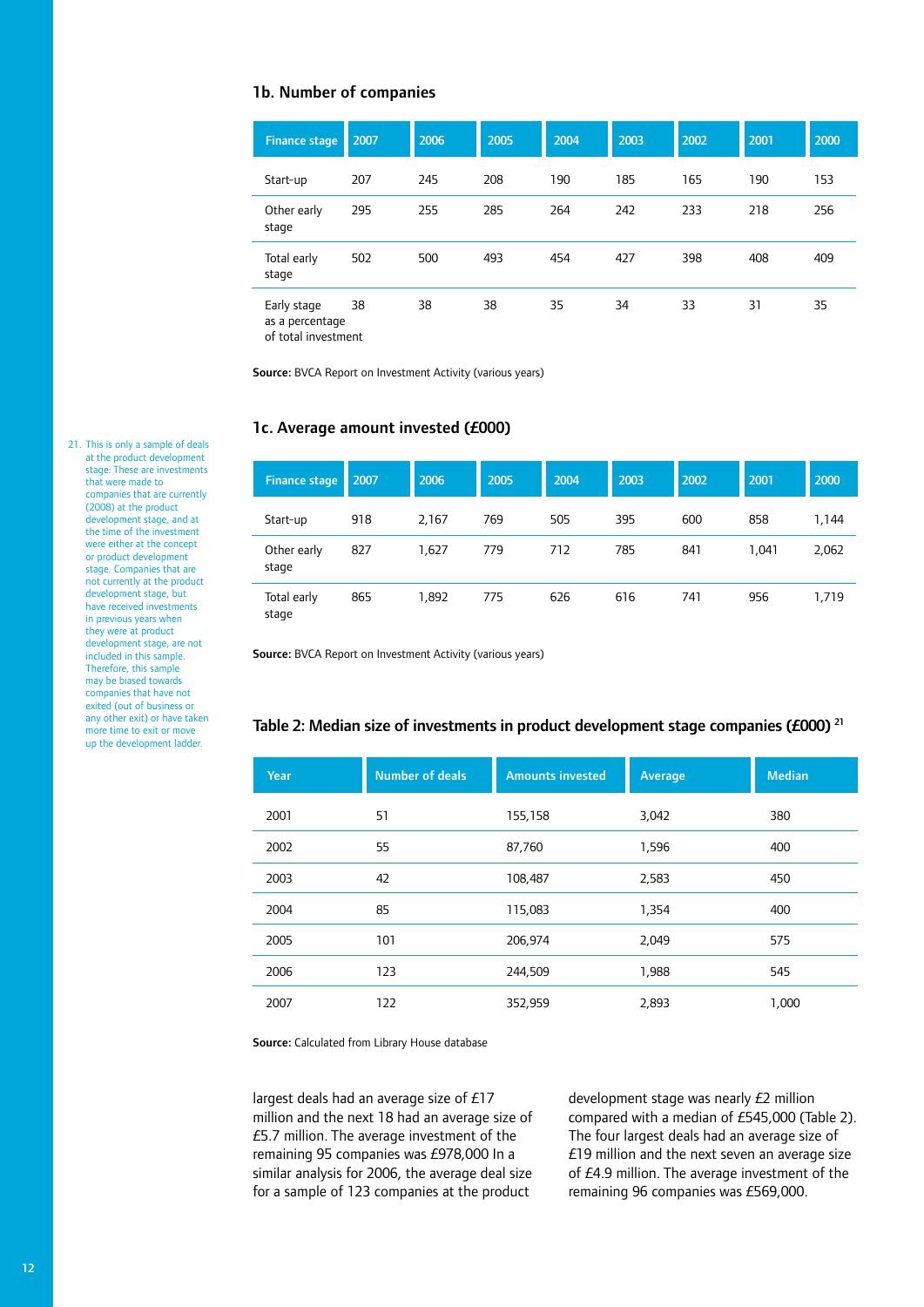This analysis gives us two important insights into early stage investment. First, the highly skewed nature of early stage investments, involving a large number of relatively small investments and a small number of large investments, means that it is potentially misleading simply to focus on trends in the amounts invested. Second, variations in the number of mega-investments in any year are likely to explain year-on-year volatility in those amounts invested in early stage deals.

#### 4. Trends in sub-£2 million investments

We have seen how the statistics are likely to be exaggerated by small numbers of atypical mega investments. One way of avoiding distortion in our analysis is to restrict the focus to investments of less than £2 million, a sum typical of early stage investments. However, this approach has two limitations: BVCA

statistics do not break down such investments by stage; and it is not possible to differentiate between initial and follow-on investments.

Investments below £2 million have accounted for between 70 per cent and 80 per cent of all investments in the period 2001-7 (Table 3a). The number of companies raising amounts of less than £2 million has risen by 20 per cent – from 880 to 1,049 – between 2001 and 2007. However, their share of total investment has followed an erratic trend, accounting for 6 per cent in 2007, compared with 9 per cent in 2000 (Table 3b). The average size of sub-£2 million investments fell sharply between 2002 and 2006, from £700,000 to just £393,000, recovering in 2007 to £705,000 (Table 3c).

The falling size of average investments (to 2006) reflects the increasing significance of investments of less than £500,000. These have risen as a share of all sub-£2 million investments from 61 per cent in 2000 to 76

#### Table 3: Investments of less than  $f2m$

#### 3a. Number of companies

| Investment size (£000s)                                                             | 2007  | 2006  | 2005  | 2004  | 2003  | 2002 | 2001 | 2000 |
|-------------------------------------------------------------------------------------|-------|-------|-------|-------|-------|------|------|------|
| $0 - 4.9$                                                                           | 53    | 92    | 38    | 16    | 18    | 19   | 19   | 6    |
| $5 - 9.9$                                                                           | 19    | 11    | 11    | 9     | 14    | 13   | 8    | 14   |
| 10-19.9                                                                             | 28    | 21    | 19    | 27    | 14    | 18   | 23   | 16   |
| 20-49.9                                                                             | 110   | 80    | 100   | 95    | 80    | 47   | 40   | 61   |
| 50-99.9                                                                             | 138   | 109   | 98    | 114   | 105   | 87   | 84   | 79   |
| 100-199.9                                                                           | 161   | 198   | 172   | 167   | 171   | 145  | 135  | 128  |
| 200-499.9                                                                           | 279   | 258   | 291   | 283   | 296   | 216  | 225  | 230  |
| 500-999.9                                                                           | 141   | 125   | 146   | 169   | 165   | 180  | 195  | 172  |
| 1,000-1,999                                                                         | 120   | 115   | 156   | 152   | 152   | 181  | 204  | 176  |
| Total 0-£499.9                                                                      | 788   | 769   | 729   | 711   | 698   | 545  | 534  | 534  |
| Total 0-£2m                                                                         | 1,049 | 1,009 | 1,031 | 1,032 | 1,015 | 906  | 933  | 882  |
| Investments of less than<br>£500,000 as a percentage<br>of investments of under £2m | 67    | 76    | 71    | 69    | 68    | 60   | 57   | 61   |
| Investments of under £2m as a<br>percentage of all investments                      | 79    | 77    | 78    | 80    | 79    | 76   | 71   | 74   |

Source: BVCA Report on Investment Activity (various years)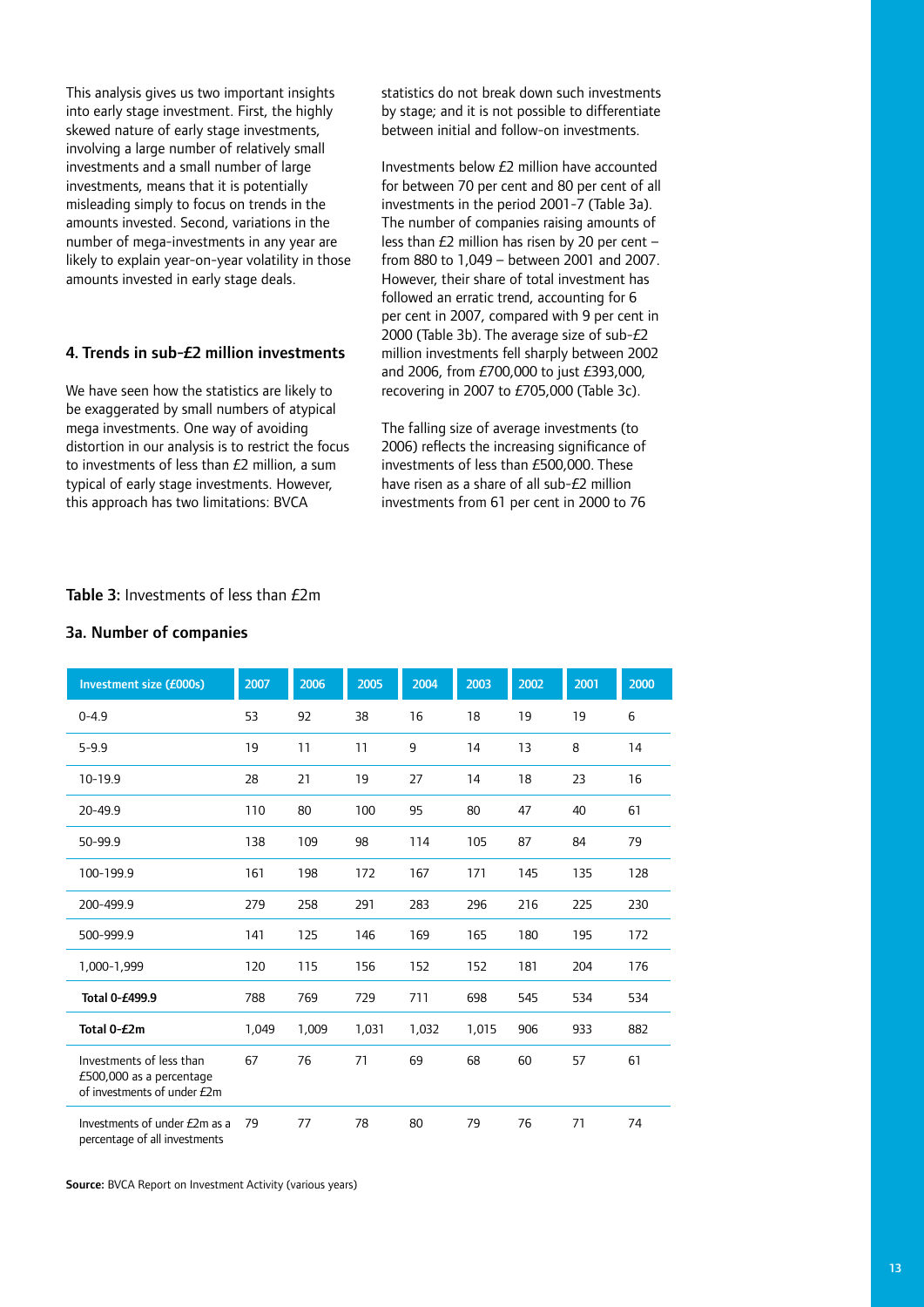#### 3b. Amount invested (£m)

| Investment size (£000s)                                                             | 2007         | 2006    | 2005           | 2004    | 2003           | 2002    | 2001           | 2000           |
|-------------------------------------------------------------------------------------|--------------|---------|----------------|---------|----------------|---------|----------------|----------------|
| $0 - 4.9$                                                                           | $\star$      | $\star$ | $\star$        | $\star$ | $\star$        | $\star$ | $\star$        | $\star$        |
| $5 - 9.9$                                                                           | $\star$      | $\star$ | $\star$        | $\star$ | $\star$        | $\star$ | $\star$        | $\star$        |
| $10-19.9$                                                                           | $\mathbf{1}$ | $\star$ | $\star$        | $\star$ | $\star$        | 1       | $\star$        | $\star$        |
| $20 - 49.9$                                                                         | 8            | 3       | 3              | 3       | $\overline{2}$ | 5       | $\overline{2}$ | $\overline{2}$ |
| 50-99.9                                                                             | 22           | 8       | $\overline{7}$ | 8       | 6              | 13      | 8              | 6              |
| 100-199.9                                                                           | 54           | 29      | 23             | 23      | 21             | 35      | 28             | 19             |
| 200-499.9                                                                           | 171          | 88      | 86             | 86      | 79             | 117     | 88             | 87             |
| 500-999.9                                                                           | 206          | 95      | 98             | 115     | 100            | 156     | 153            | 145            |
| 1,000-1,999                                                                         | 278          | 174     | 215            | 215     | 186            | 307     | 301            | 337            |
| Total 0-£499.9                                                                      | 256          | 128     | 119            | 120     | 108            | 171     | 126            | 114            |
| Total 0-£2m                                                                         | 740          | 397     | 432            | 450     | 394            | 634     | 580            | 596            |
| Investments of less than<br>£500,000 as a percentage<br>of investments of under £2m | 35           | 32      | 28             | 27      | 27             | 27      | 22             | 19             |
| Investments of under £2m as a<br>percentage of all investments                      | 6            | 4       | 5              | 8       | 10             | 14      | 12             | 9              |

Note: \* indicates a value greater than 0 but less than 0.5

Source: BVCA Report on Investment Activity (various years)

# 3c. Mean size of sub-£2m investments

|                        | 2007 | 2006 | 2005 | 2004 | 2003 | 2002 | 2001 | 2000 |
|------------------------|------|------|------|------|------|------|------|------|
| Mean investment (£000) | 705  | 393  | 419  | 436  | 388  | 700  | 622  | 677  |

Source: BVCA Report on Investment Activity (various years)

per cent in 2006, falling back to 67 per cent in 2007 (Table 3a), while their share of the amount invested in deals of under £2 million has risen from 19 per cent to 35 per cent over the same period (Table 3b).

In the next section, we explore the extent to which trends in sub-£2 million investments reflect the changing nature of early stage investors. We highlight both the growing significance of public sector venture capital funds, which now dominate this segment of the market, and the changing nature of public sector participation. Public sector funds typically have a maximum investment size (£250,000 or £500,000) hence their growing significance serves to drive down average investment sizes.

## 5. Types of investors in the early stage venture capital market

We now turn to the Library House database to investigate further the shifting trends in the UK's venture capital market. We have already discussed the limitations associated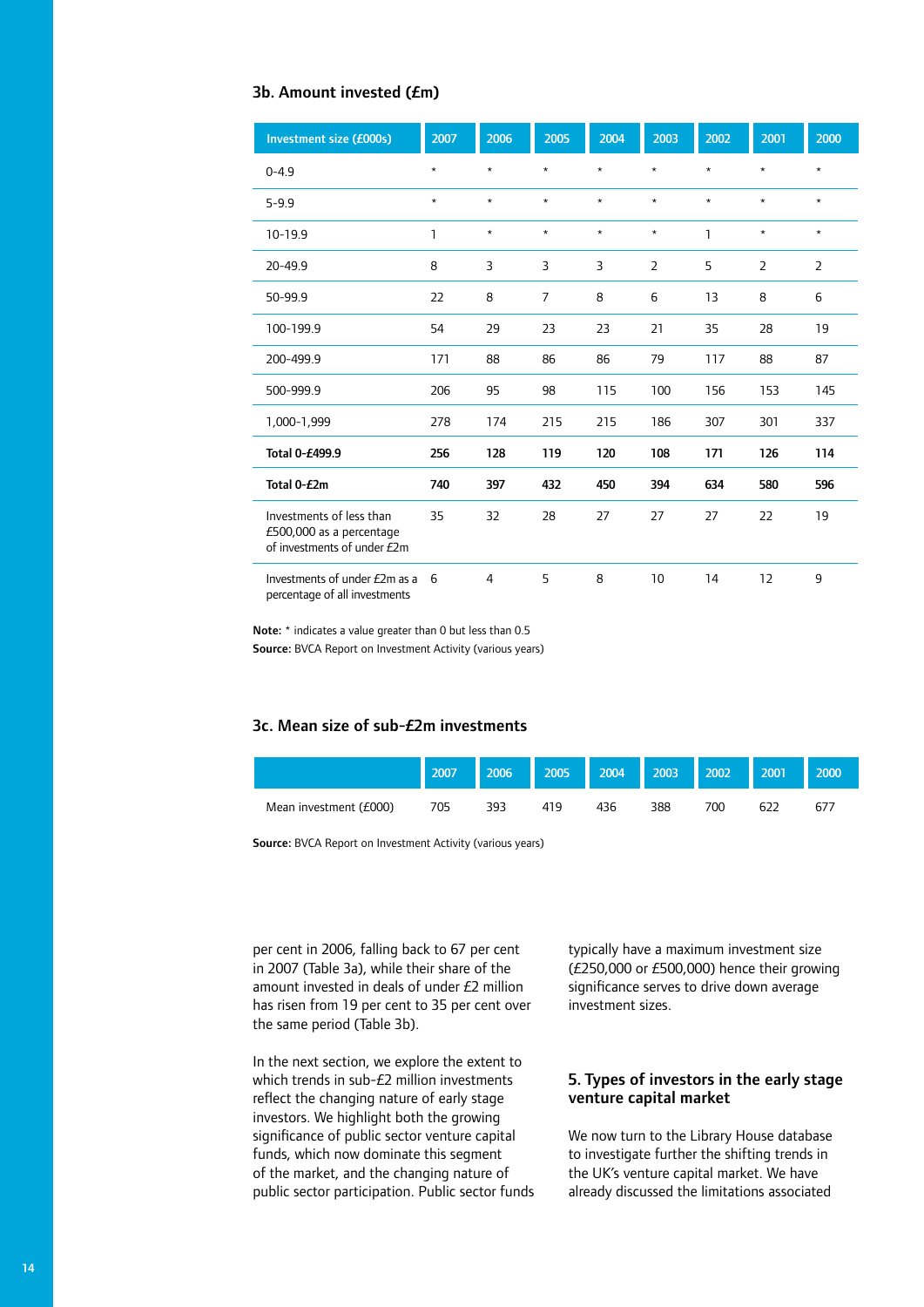with its coverage and classification. However, the specific information it provides on each investment enables us to probe more deeply into investment trends than is possible from BVCA statistics.

#### 5.1 Total investment activity: public vs. private investors

The Library House database disaggregates the type of investments into two categories: those involving one or more private sector investors;<sup>22</sup> and those involving one or more publicly backed funds (e.g. Regional Venture Capital Funds, University Challenge Funds).<sup>23</sup>

By disaggregating the data we created three new categories:

- 1. Deals involving solely private sector investors.
- 2. Deals solely made by free-standing publicly backed funds.
- 3. Deals which we term co-investments in which one or more private sector investors has invested alongside one or more public sector funds.

Investments in this final category include both *ad hoc* syndications between public sector funds and private investors as well as investments involving funds that have been

established specifically to make co-investments with private investors.<sup>24</sup>

Of course, public sector intervention in the early stage venture capital market goes beyond the establishment of public sector funds. Taxbased incentives to encourage private investors to invest in unquoted companies through the Enterprise Investment Scheme and Venture Capital Trusts (VCTs) are also very significant. Unfortunately, the Library House database does not identify investments made using the Enterprise Investment Scheme and its coverage of investments by VCTs is very patchy.<sup>25</sup>

Three key trends can be identified since 2000 (Figure 3, Table 4).

First, the public sector has become considerably more important as an investor in both absolute and relative terms. Deals involving both public sector funds and private investors (funds and individuals) and also those just involving public sector funds have risen from 67 to 221 between 2001 and 2007. Their contribution to market share has risen from 18 per cent in 2001 to 43 per cent in 2007. Unfortunately, the Library House database does not always separately identify the amounts invested by different investors in co-investment situations, so it is extremely difficult to distinguish between the amounts invested by private and public sector investors in co-investment deals. But for what it is worth,

- 22. This includes venture capital/private equity firms, banks and other debt providers, charities, trusts and foundations, companies investor networks (e.g. angel syndicates), family offices and individuals.
- 23. These are funds which have received some or all of their capital from the public sector, including central government departments, regional development agencies and the European Union (e.g. ERDF). They are normally managed by independent fund managers.
- 24. Unfortunately, the Library House database does not differentiate between co-investment funds and other public sector funds. So, for example, investments made by the Scottish Co-Investment Fund, Scottish Seed Fund, Scottish Venture Fund and Business Growth Fund are not separately identified but simply classified as 'Scottish Enterprise'.
- 25. Library House only reports the fund managers not the specific fund. It only separately reports investments by VCTs when they have 'VCT' in their title.

## Table 4: Number of investments by type of investor, 2001-2007

| Year |                                   | <b>Number of Deals</b><br><b>Public-private</b><br>Deals made by free-<br><b>Total</b><br>Deals made by |                             |     |  |  |  |  |  |  |
|------|-----------------------------------|---------------------------------------------------------------------------------------------------------|-----------------------------|-----|--|--|--|--|--|--|
|      | private and other<br><b>funds</b> | investment deals                                                                                        | standing public VC<br>funds |     |  |  |  |  |  |  |
| 2001 | 306                               | 22                                                                                                      | 45                          | 373 |  |  |  |  |  |  |
| 2002 | 249                               | 23                                                                                                      | 51                          | 323 |  |  |  |  |  |  |
| 2003 | 273                               | 54                                                                                                      | 86                          | 413 |  |  |  |  |  |  |
| 2004 | 331                               | 82                                                                                                      | 98                          | 511 |  |  |  |  |  |  |
| 2005 | 336                               | 122                                                                                                     | 112                         | 570 |  |  |  |  |  |  |
| 2006 | 347                               | 128                                                                                                     | 89                          | 564 |  |  |  |  |  |  |
| 2007 | 296                               | 138                                                                                                     | 83                          | 517 |  |  |  |  |  |  |

Note: Only includes deals with the investor(s') name disclosed Source: Calculated from Library House database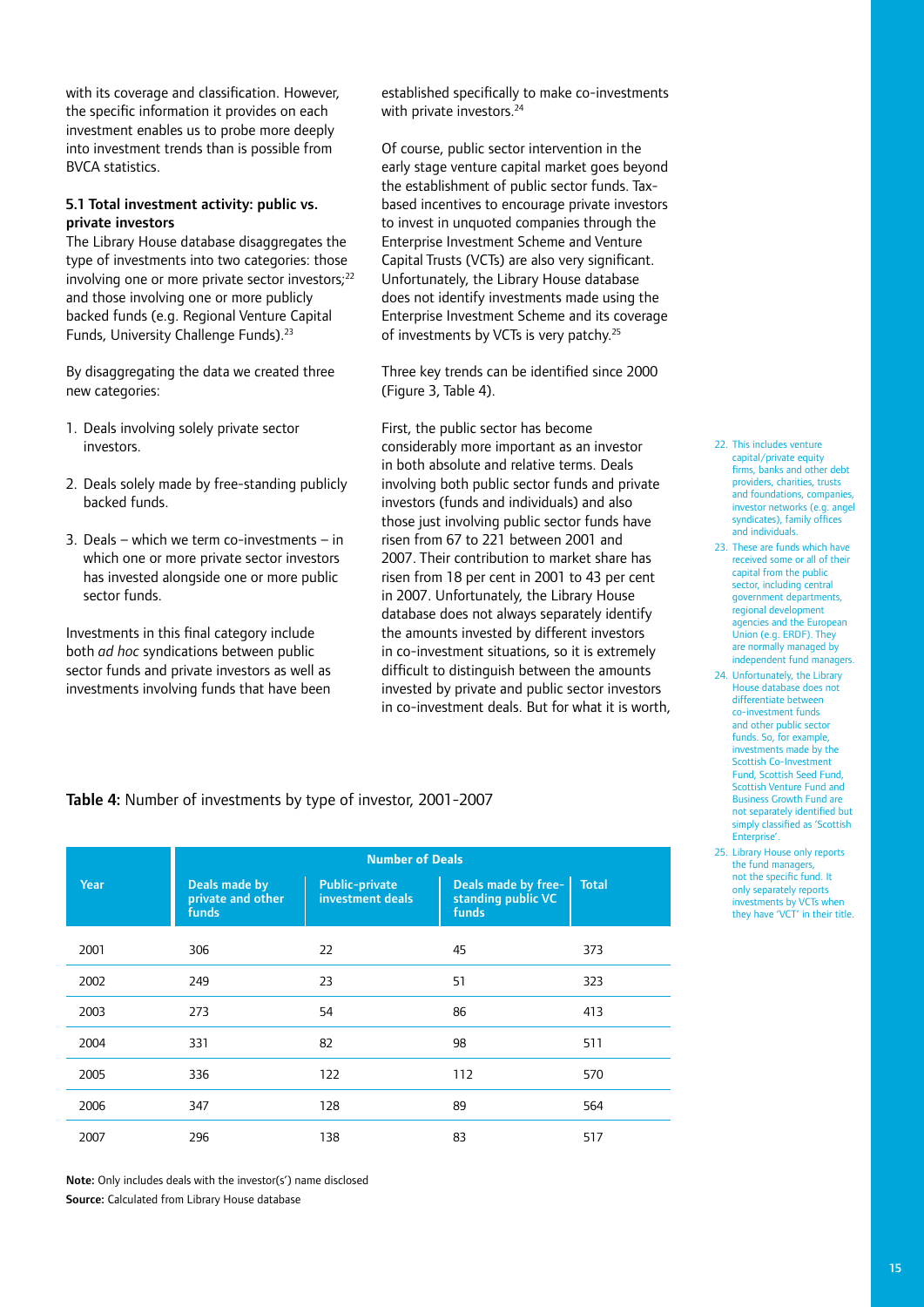Figure 3: Proportion of investments by type of investor, 2001-2007



Source: Calculated from Library House database

| <b>Year</b> | <b>Number of deals</b><br>(with disclosed<br>amounts) | <b>Investments made</b><br>by private and<br>other funds | <b>Public-private</b><br>co-investment<br>amounts* | <b>Investments made</b><br>by free-standing<br>public VC funds | <b>Total</b> |
|-------------|-------------------------------------------------------|----------------------------------------------------------|----------------------------------------------------|----------------------------------------------------------------|--------------|
| 2001        | 306                                                   | 1,317,044                                                | 26,699                                             | 20,235                                                         | 1,363,978    |
| 2002        | 267                                                   | 889,682                                                  | 14,230                                             | 9,643                                                          | 913,555      |
| 2003        | 338                                                   | 668,114                                                  | 52,012                                             | 17,567                                                         | 737,693      |
| 2004        | 431                                                   | 956,374                                                  | 61,854                                             | 18,562                                                         | 1,036,790    |
| 2005        | 390                                                   | 611,835                                                  | 85,958                                             | 32,180                                                         | 729,973      |
| 2006        | 432                                                   | 1,008,780                                                | 128,764                                            | 17,600                                                         | 1,155,144    |
| 2007        | 387                                                   | 782,669                                                  | 178,851                                            | 18,549                                                         | 980,069      |

Table 5: Amount invested (£m) by type of investor, 2001-2007

\* This includes the amounts invested by both private and public investors Note: Only includes deals with the investor(s') name disclosed Source: Calculated from Library House database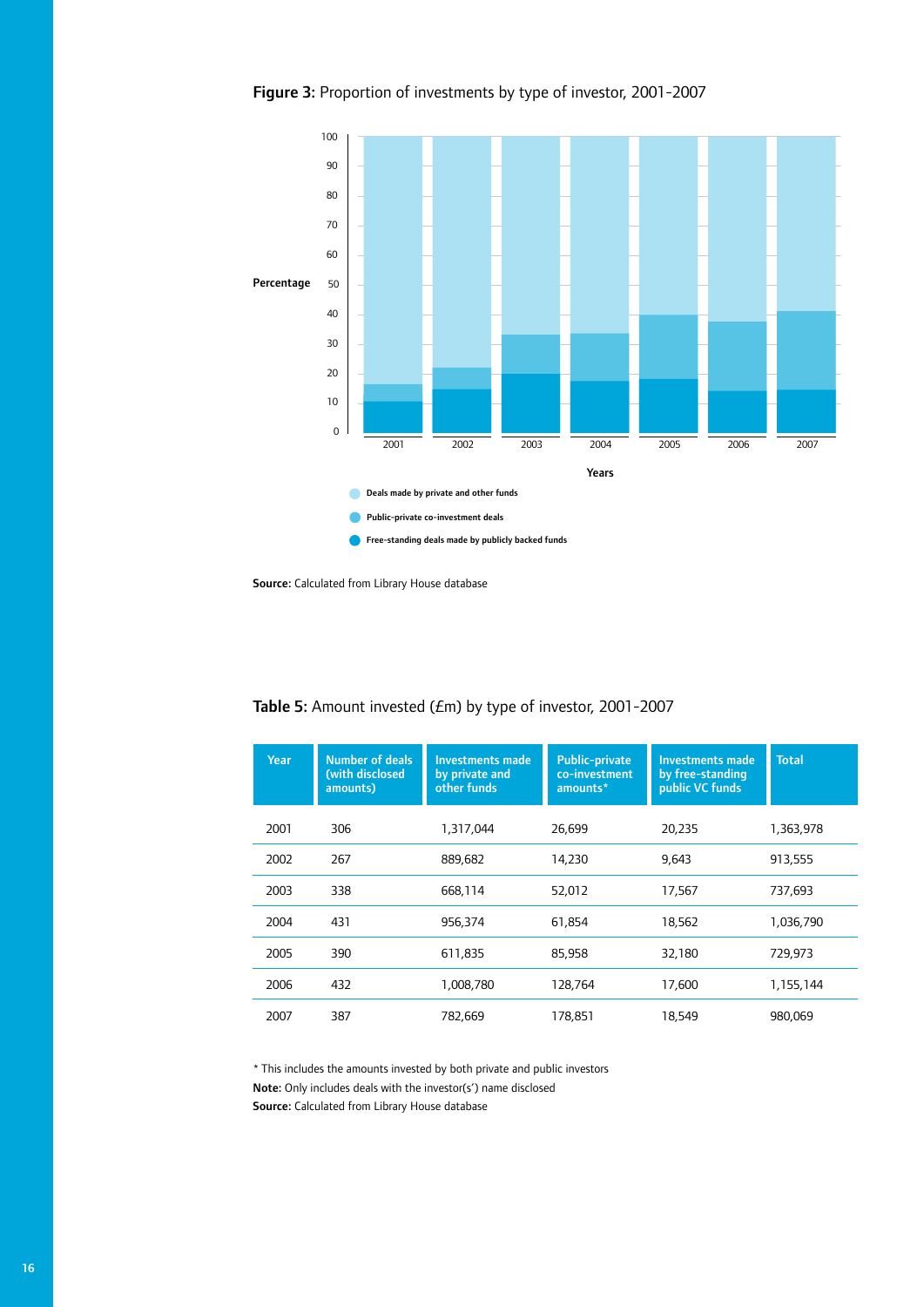## Table 6: Distribution of deal sizes by type of investor, 2007

|                                               | Less than<br>£100k | $£100-$<br>£249k | $£250-$<br>£499k | $£500 -$<br>£999k | $E1m -$<br>£1.9m | $E2m -$<br>£4.9m | $E5m -$<br>E9.9m | $£10m -$<br>£51m |
|-----------------------------------------------|--------------------|------------------|------------------|-------------------|------------------|------------------|------------------|------------------|
| Public sector<br>investors $(n=58)$           | 17                 | 21               | 10               | 6                 |                  | -                | -                |                  |
| Public-private<br>co-investments<br>$(n=114)$ | 3                  | 16               | 19               | 30                | 24               | 17               | 3                | 2                |
| Private investors<br>$(n=195)$                | 11                 | 11               | 21               | 25                | 40               | 43               | 25               | 19               |

Source: Calculated from Library House database

investments involving public sector investors, and including amounts invested by private investors in co-investment deals, increased from 3 per cent of total investments by value in 2001 to 20 per cent in 2007 (Table 5).

Second, the increasing significance of the public sector has arisen because of the growth of co-investments. These accounted for just 6 per cent of all investments in 2001 but 26 per cent by 2007. In terms of amounts invested, co-investments accounted for 18 per cent of total investment in 2007 compared with just 2 per cent in 2001.

Third, co-investments are now the dominant form of public sector venture capital investment, accounting for 62 per cent of all deals involving the public sector in 2007 compared with 33 per cent in 2001. Indeed, in terms of amounts invested, investments by free-standing public sector funds are now fairly marginal, accounting for just 2 per cent of total venture capital investments by value in 2007.

Finally, Table 6 (also see Figure 4) gives us a sense of the different parts of the funding spectrum occupied by these different types of investors. Private sector investments (see footnote 22 for definition) have an average size of £3.7 million but a very wide size distribution, with 11 per cent of deals below £250,000 but 45 per cent above £5 million. The average public-private co-investment is smaller at £1.5 million, with 81 per cent of investments at  $E2$ million and below. Deals involving only public sector funds were largely confined to £500,000 and under (83 per cent; £378,000 average size).

# 5.2 Unpacking the private investor category: the significance of business angels

The 'private sector' comprises a very broad category of investors (see footnote 22). However, by examining each investment in the Library House database, it has been possible to identify those investments involving business angels.<sup>26</sup> Two points of note emerge from this analysis.

First, business angels have become more significant in both absolute and relative terms, their investments rising from 40 in 2001 to 100 in 2007 and their share of private sector investment doubling from 15 per cent to 30 per cent (Table 7).

Second, business angels and angel groups are prominent co-investment partners, involved in 45 per cent to 59 per cent of all publicprivate co-investment deals (Figure 9, Table 10, Appendix).

#### 5.3 Early stage deals below £2 million

We take this analysis a stage further to examine the characteristics of early stage investments. The Library House database categorises deals in terms of rounds rather than stage of business development; so we define early stage deals as involving investments below £2 million and in rounds 1, 2 or 3. These are shown in Table 8. Several trends are apparent.

First, in the context of an overall increase in early stage investment activity, deals involving public-private co-investors have increased from 11 per cent of all deals in 2001 to 36 per cent in 2007. In terms of the amount invested, co-investment deals accounted for 37 per cent of the total in 2007 compared with 10 per cent in 2001.

26. We define these as deals in which the investor was a named angel group, a named individual or described as a 'business angel(s)' or 'private investor(s)'. However, given the private nature of angel investing these investments identified by Library House will only be a small proportion of all angel investments and be biased towards larger deals.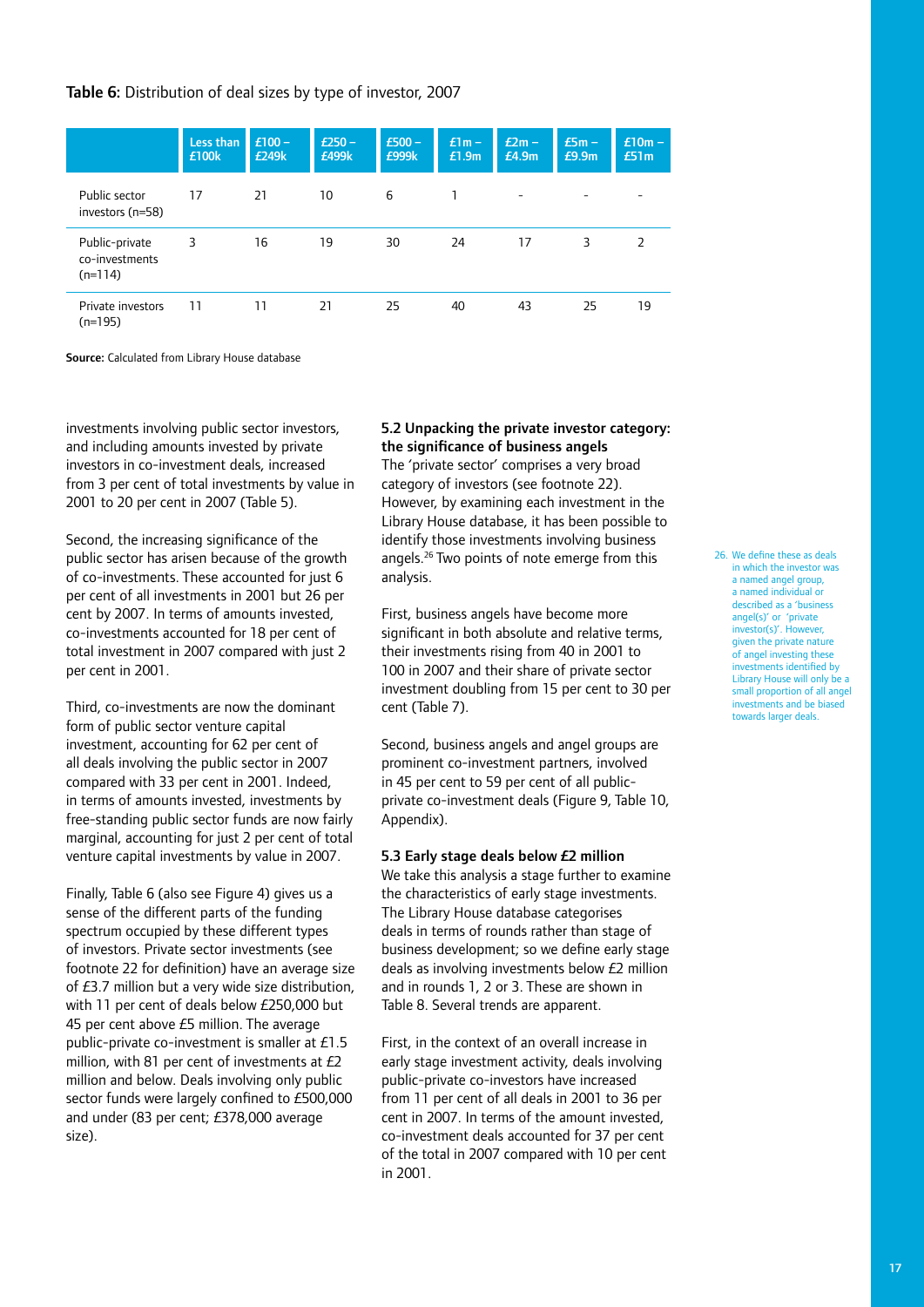Figure 4: Graph of number of deals by size, range and investor in 2007



Source: Calculated from Library House database

| Year | <b>Total number of</b><br>investments with<br>private investors | <b>Number of investments</b><br>with business angel<br><b>investors</b> | <b>Deals involving business</b><br>angels as a proportion of<br>all investments involving<br>private sector investors |
|------|-----------------------------------------------------------------|-------------------------------------------------------------------------|-----------------------------------------------------------------------------------------------------------------------|
| 2001 | 275                                                             | 40                                                                      | 15 per cent                                                                                                           |
| 2002 | 227                                                             | 40                                                                      | 18 per cent                                                                                                           |
| 2003 | 255                                                             | 46                                                                      | 18 per cent                                                                                                           |
| 2004 | 339                                                             | 69                                                                      | 20 per cent                                                                                                           |
| 2005 | 320                                                             | 77                                                                      | 24 per cent                                                                                                           |
| 2006 | 346                                                             | 101                                                                     | 29 per cent                                                                                                           |
| 2007 | 329                                                             | 100                                                                     | 30 per cent                                                                                                           |

# Table 7: Trends in investments by business angels

Note: Disclosed deals only

Source: Calculated from Library House database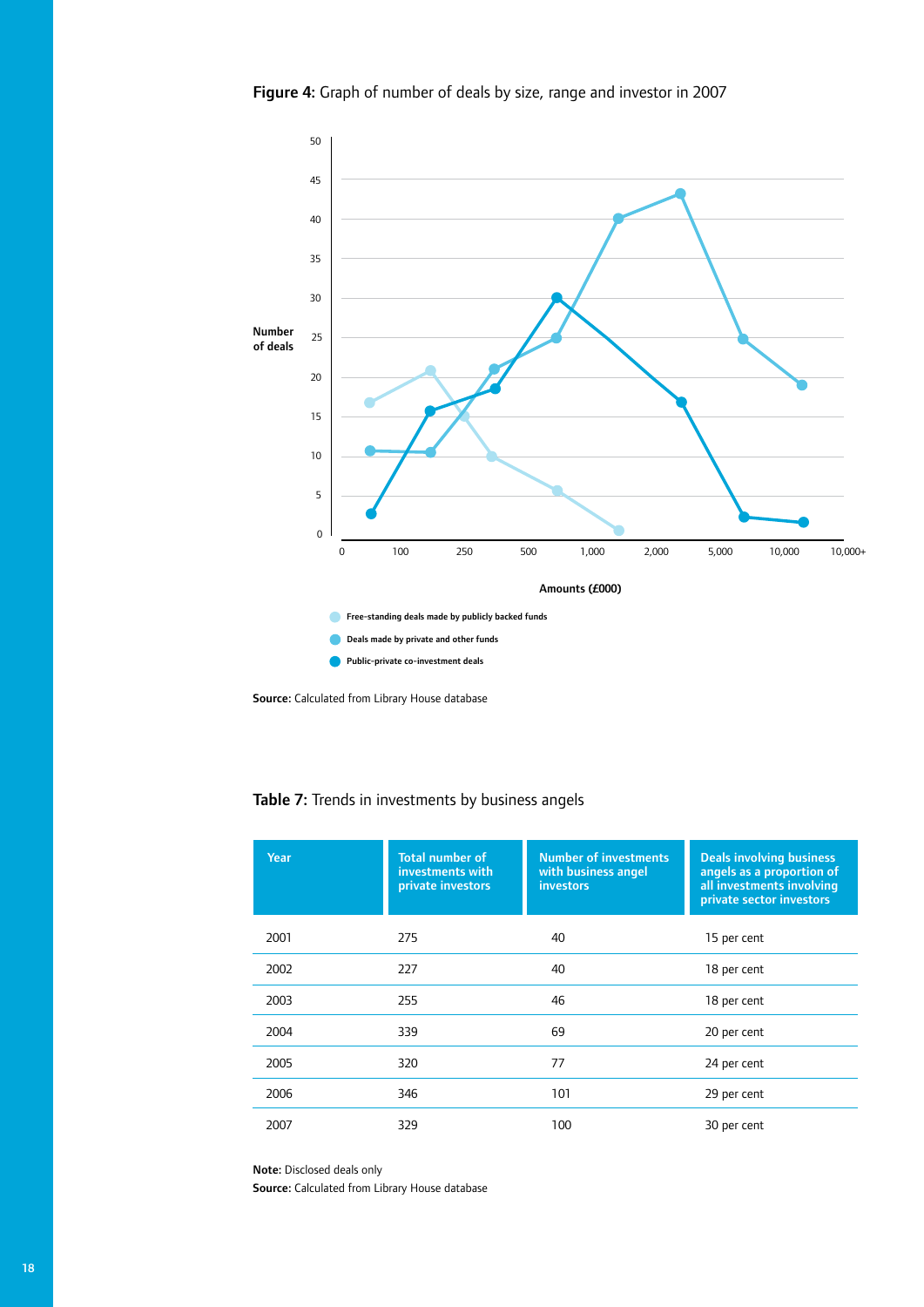## Table 8: Early stage investments\* by year and type of investor

|             | <b>Number of Deals</b>                         |                                           |                                                                          |              |                                       |                                                                                                                                |
|-------------|------------------------------------------------|-------------------------------------------|--------------------------------------------------------------------------|--------------|---------------------------------------|--------------------------------------------------------------------------------------------------------------------------------|
| <b>Year</b> | Deals made<br>by private<br>and other<br>funds | Public-<br>private<br>investment<br>deals | <b>Free-standing</b><br>deals made by<br>publicly backed<br><b>funds</b> | <b>Total</b> | Deals by<br><b>business</b><br>angels | <b>Business angels</b><br>investments as<br>a percentage of<br>all deals with<br>private investors<br>involvement <sup>^</sup> |
| 2001        | 111                                            | 17                                        | 30                                                                       | 158          | 20                                    | 16 per cent                                                                                                                    |
| 2002        | 104                                            | 19                                        | 35                                                                       | 158          | 26                                    | 21 per cent                                                                                                                    |
| 2003        | 124                                            | 41                                        | 76                                                                       | 241          | 37                                    | 22 per cent                                                                                                                    |
| 2004        | 155                                            | 66                                        | 79                                                                       | 300          | 54                                    | 24 per cent                                                                                                                    |
| 2005        | 94                                             | 101                                       | 75                                                                       | 270          | 57                                    | 29 per cent                                                                                                                    |
| 2006        | 118                                            | 85                                        | 56                                                                       | 259          | 70                                    | 34 per cent                                                                                                                    |
| 2007        | 106                                            | 88                                        | 53                                                                       | 247          | 79                                    | 41 per cent                                                                                                                    |

\* Rounds 1, 2 and 3 and less than £2m

^ Deals made by private and other funds and public-private co-investment deals

Source: Calculated from Library House database





\* Defined as deals in rounds 1, 2 and 3 and less than £2m Source: Calculated from Library House database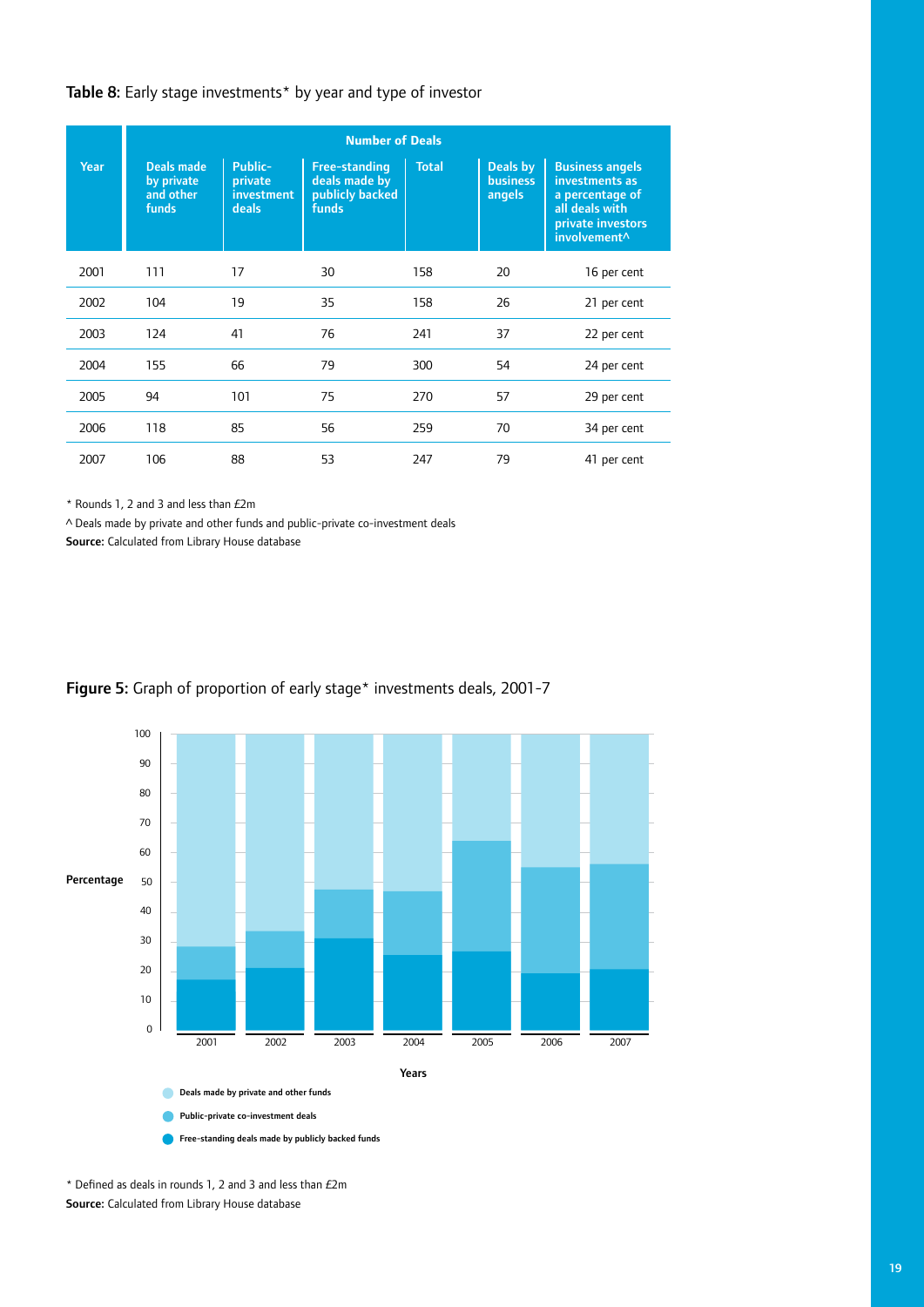## Table 9: Amount invested (£m) by type of investor, 2001-2007

|             | <b>Amounts invested (only disclosed deals)</b>            |                                         |                                                                      |              |  |  |  |
|-------------|-----------------------------------------------------------|-----------------------------------------|----------------------------------------------------------------------|--------------|--|--|--|
| <b>Year</b> | <b>Investments made</b><br>by private and<br>other funds* | <b>Public-private</b><br>co-investments | <b>Free-standing</b><br>investments made by<br>publicly backed funds | <b>Total</b> |  |  |  |
| 2001        | 102.461                                                   | 11,508                                  | 5,685                                                                | 119,654      |  |  |  |
| 2002        | 87,355                                                    | 10,630                                  | 9,643                                                                | 107,628      |  |  |  |
| 2003        | 95,942                                                    | 22,736                                  | 17,647                                                               | 136,325      |  |  |  |
| 2004        | 112,227                                                   | 36,940                                  | 18,399                                                               | 167,566      |  |  |  |
| 2005        | 82,755                                                    | 50,858                                  | 17,145                                                               | 150,758      |  |  |  |
| 2006        | 91,926                                                    | 50,783                                  | 13,028                                                               | 155,737      |  |  |  |
| 2007        | 93,759                                                    | 65,333                                  | 15,812                                                               | 174,904      |  |  |  |

\* Rounds 1, 2 and 3 and less than £2m

Source: Calculated from Library House database

Second, co-investment deals have risen from 36 per cent in 2001 to 62 per cent in 2007 as a proportion of deals involving public sector investors. Nevertheless, the decline of freestanding public sector investments must not be exaggerated: in 2007, despite the fact that in terms of total venture capital investments, free-standing public sector funds are fairly marginal, in the early stage market they still accounted for 21 per cent of all early stage deals but only 9 per cent of the total amount invested.

Third, although private sector investors have become less significant, dropping from 70 per cent of early stage deals in 2001 to 43 per cent in 2007, and in value terms from 86 per cent to 53 per cent, they clearly remain a significant source of early stage finance. They made over 100 investments in 2007, which was more than either co-investment deals or public sector investments.

Fourth, the composition of the private sector category has changed. Business angels have become increasingly significant as a source of early stage investment since 2000 at the expense of private sector funds, increasing almost fourfold from 20 to 79 investments and from just 16 per cent of all early stage deals with private involvement in 2000 to 41 per cent in 2007.

#### 6. Conclusion

The report has sought to answer three questions. The first concerned whether the supply of early stage venture capital has increased during the recent investment upswing.

Aggregate investment trends in the UK's early stage venture capital market since 2000 are confusing and difficult to summarise easily. The skewed size distribution of investments and small numbers of mega investments have resulted in a volatile market, with trends sensitive to the choice of start and end year. It is therefore foolhardy to infer trends on the basis of just two or three years of data. It is equally difficult to discern clear trends in the early stage market.

On the one hand, there has clearly been a decline in the share of total venture capital/ private equity investment by value that is accounted for by early stage investments since 2000, as a result of the continued growth in management buy-outs and buy-ins. On the other hand, the share of total deals accounted for by early stage investments has increased. Moreover, the overall number of early stage investments has also increased since 2000.

The second question concerned the main providers of early stage venture capital.

The most important development revealed by this study is the changing nature of the UK's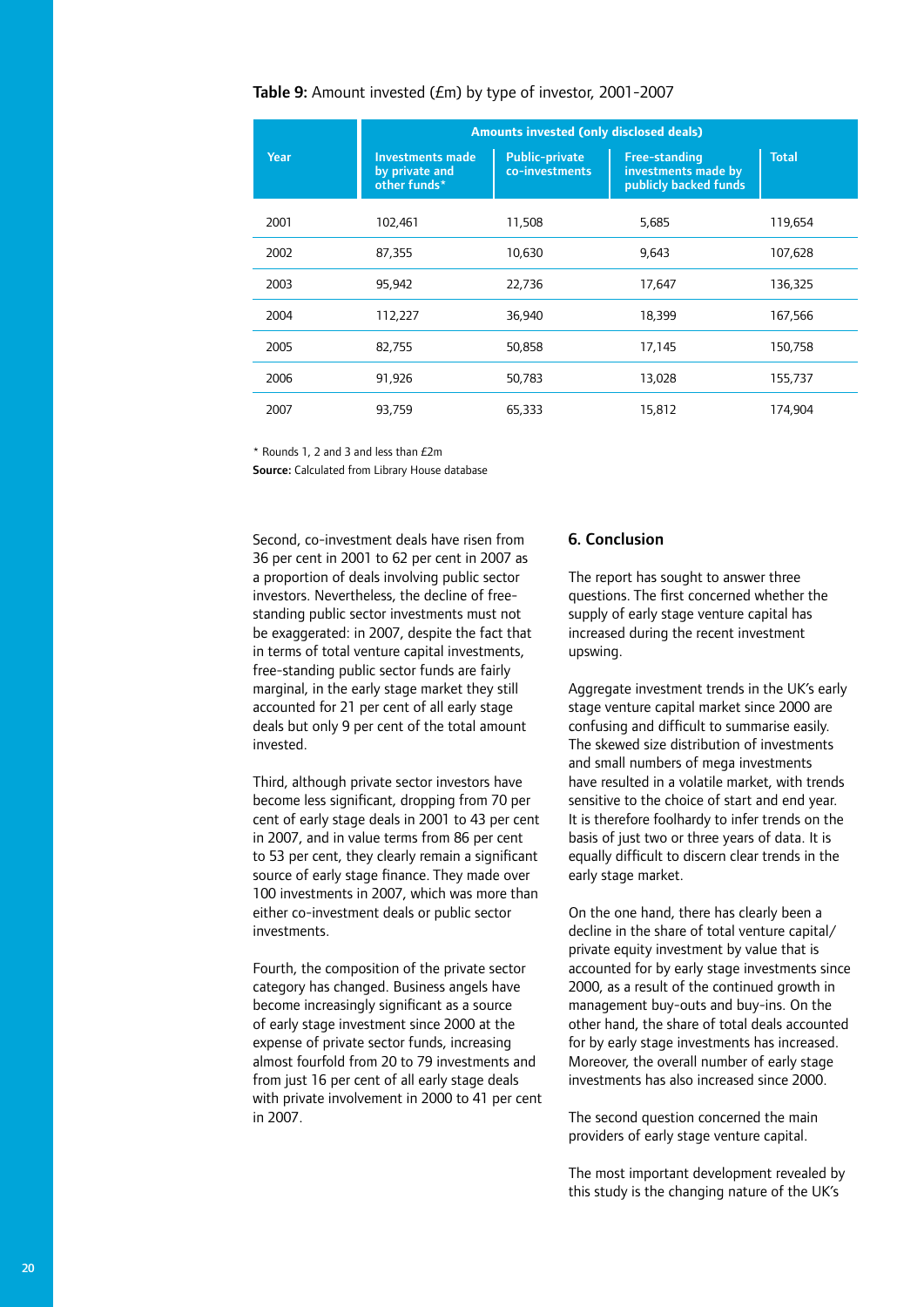early stage venture capital market since 2000. The private sector is now proportionately less significant, although still prominent, while the public sector has become proportionately more so. Further unpacking of the statistics reveals that the composition of early stage private investors has also changed, with funds becoming less significant and private individuals becoming more significant. This includes 'mega angels' investing alone, angel syndicates, and other forms of organised angel investing.

The third question concerned the significance of government interventions to increase the supply of early stage venture capital. This question could only be addressed in fairly narrow terms. The evidence to emerge from our analysis is that public sector investment in the early stage market has shifted from standalone public sector funds to co-investing with private investors. This includes both *ad hoc* coinvesting by free-standing public sector funds with private investors as well as co-investment funds which are required to invest alongside private investors.

This poses the question as to whether or not this increased public sector involvement in early stage venture capital investing has 'crowded out' private sector investors? While, given the limitations of our data, we cannot provide a conclusive answer to this question, there is no evidence that this is occurring. First, the increase in public sector investment since 2000 has reduced the average size of investments in the sub-£2 million category; this would suggest that they have filled a gap in the supply of small investments. Second, co-investment schemes would appear to have boosted angel investment activity. The recent evaluation of the Scottish Co-Investment Scheme indicates that it has provided angel groups with greater liquidity to make more investments, do more funding rounds, in a context where the minimum size of investment by private venture capital funds has increased.27

Having intervened – seemingly effectively – through the establishment of co-investment funds, the question remaining for policymakers is whether government can now, or in the future, withdraw in the confidence that private sector investors will provide sufficient early stage venture capital on their own. To reach a robust conclusion requires further research to answer the following questions.

1. Do the organised angel groups have sufficient capital to maintain or increase

their scale of investment without the leverage provided by co-investment funds?

- 2. Does the funding limit on the amount that can be invested in a single company by public sector funds constrain follow-on investing in a co-investment situation?<sup>28</sup>
- 3. What have been the returns achieved by co-investments and how do they compare with the returns achieved by other types of investments, and will such returns be sufficient to recycle into further investments without the need for further government financial commitment?
- 4. Are co-investments sufficiently attractive to encourage more private sector investors and thereby reduce the need for further government intervention?
- 5. We have noted the favourable assessment of the Scottish Co-Investment Scheme. Are other co-investment schemes with different models equally successful and is the experience of their investment partners equally positive?
- 6. Finally, and more generally, what effect is the current 'credit crunch' having on private investors operating in the early stage venture capital market?

Given the importance of public-private coinvesting revealed in this report, and how little we know about its process, operation and outcomes, NESTA will continue to undertake research on this topic.

27. Hayton *et al*., op. cit. 28. For example, Regional Venture Capital Funds are only allowed to invest up to £250,000 in a single investment and a maximum of £500,000 per company.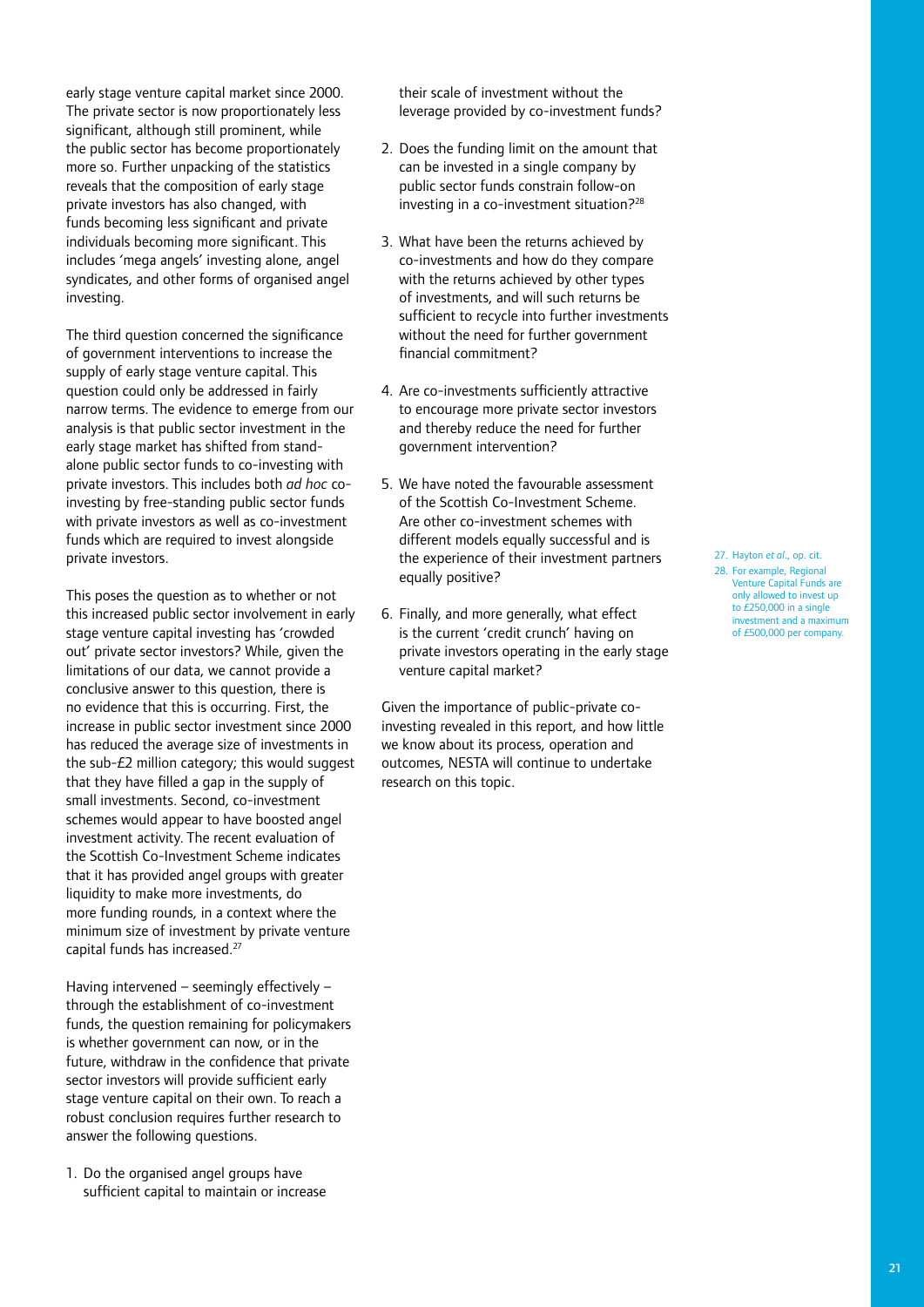# Appendix

# Total investment activity: public vs. private investors



Figure 6: Number of investment deals, 2000-7

Source: Calculated from Library House database



# Figure 7: Proportion of amount invested by type of investor, 2001-7

Source: Calculated from Library House database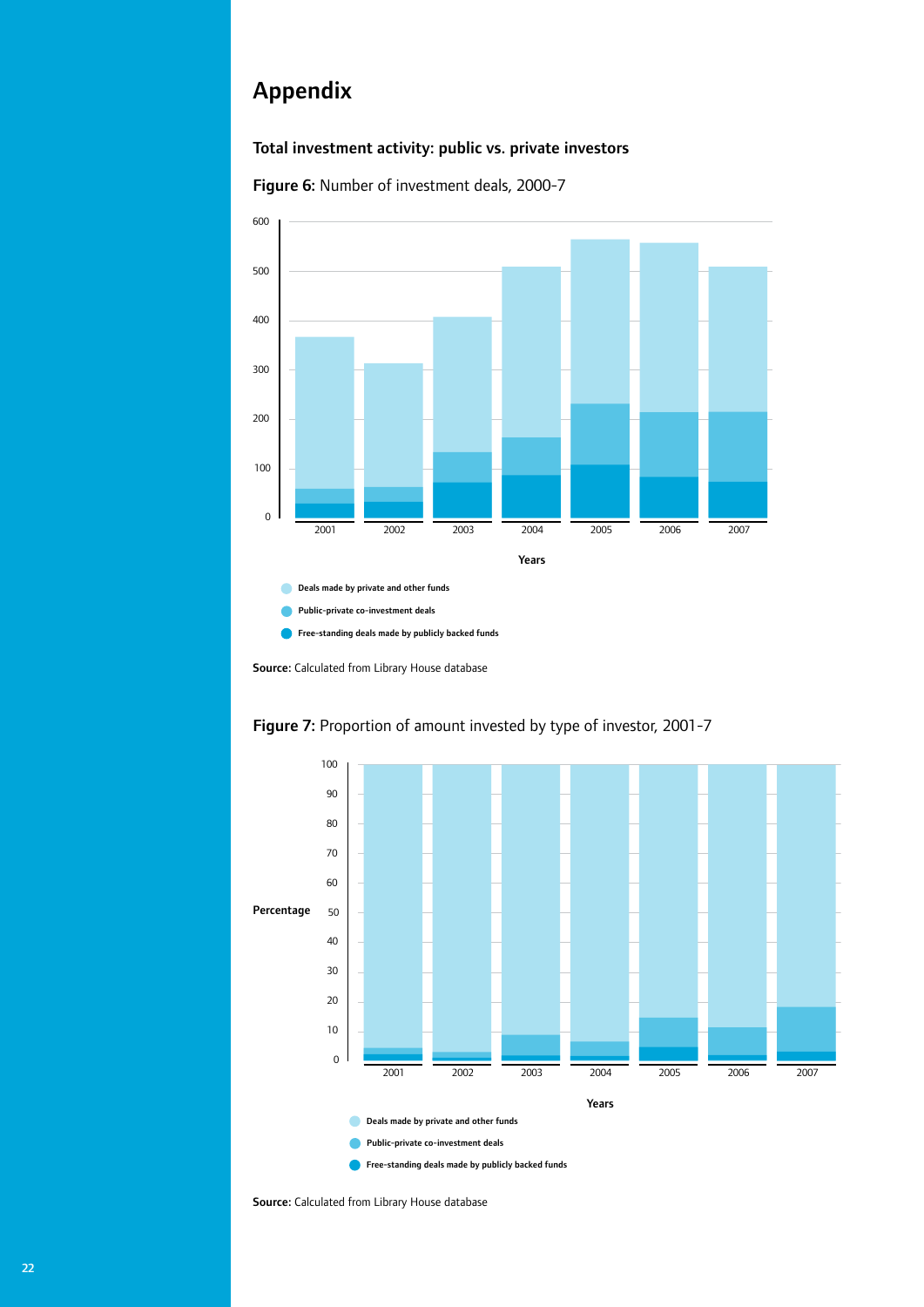# Table 10: Participation of business angels in public-private co-investment deals

| <b>Year</b> | <b>Number of</b><br>co-investment deals | <b>Number of deals</b><br>that involved BAs | Percentage  |
|-------------|-----------------------------------------|---------------------------------------------|-------------|
| 2001        | 22                                      | 13                                          | 59 per cent |
| 2002        | 23                                      | 11                                          | 46 per cent |
| 2003        | 54                                      | 27                                          | 50 per cent |
| 2004        | 82                                      | 37                                          | 45 per cent |
| 2005        | 122                                     | 63                                          | 52 per cent |
| 2006        | 128                                     | 69                                          | 54 per cent |
| 2007        | 138                                     | 70                                          | 51 per cent |

Source: Calculated from Library House database

Figure 8: Number of public-private co-investment deals with business angel involvement, 2001-7



Number of deals with business angel involvement

Source: Calculated from Library House database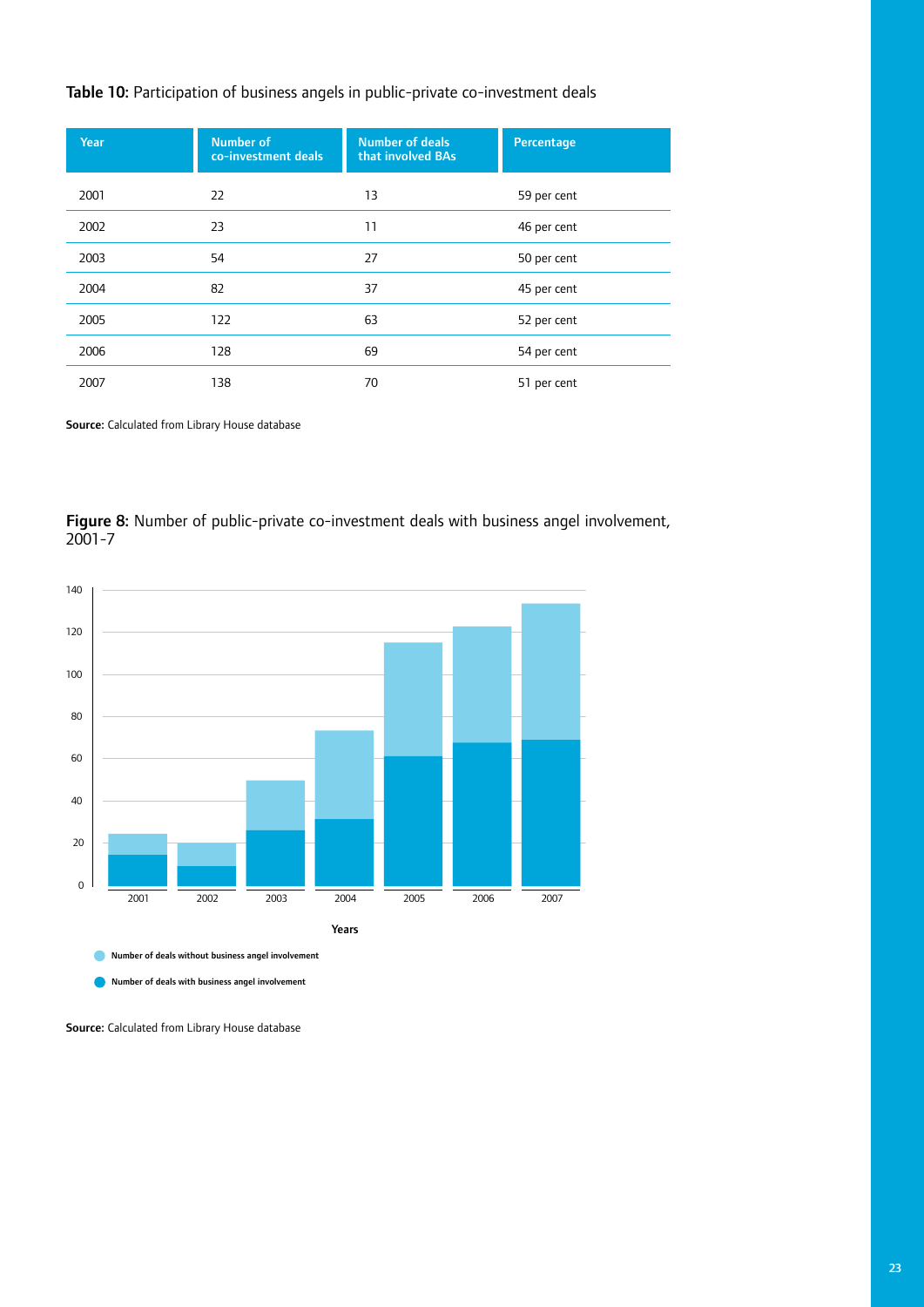#### Early stage below £2m

Figure 9: Number of early stage\* investments deals, 2001-7



\* Rounds 1, 2 and 3 and less than £2m Source: Calculated from Library House database



Figure 10: Proportion of invested amounts in the early stage\*, 2001-7

\* Rounds 1, 2 and 3 and less than £2m Source: Calculated from Library House database